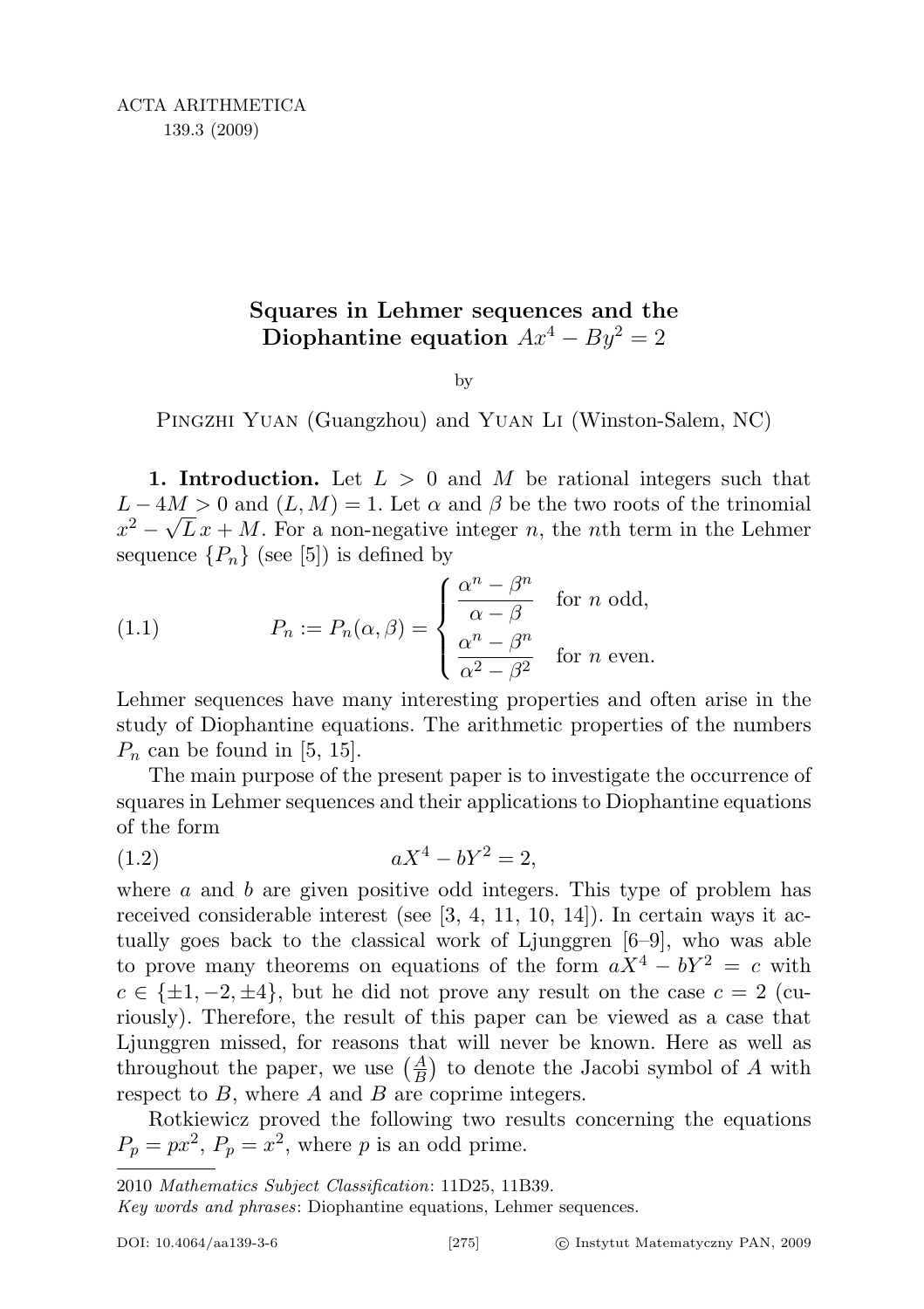THEOREM R1 (Theorem 5 in [11]). For an odd prime p the equation  $P_p = px^2$ , with x an integer, has no solutions provided that one of the following two sets of assumptions is satisfied:

- $(L, M) \equiv (1, 0) \pmod{4}$  and  $\left(\frac{L}{M}\right)$  $\frac{L}{M}$ ) = 1, or
- $(L, M) \equiv (0, 3) \pmod{4}$  and  $\left(\frac{M}{L}\right) = 1$ .

THEOREM  $R2$  (Theorem 3 in [11]). For an odd prime p the equation  $P_p = x^2$ , with x an integer, has no solutions provided that one of the following two sets of assumptions is satisfied:

- $(L, M) \equiv (3, 0) \pmod{4}$  and  $\left(\frac{L}{M}\right)$  $\frac{L}{M}$ ) = 1, or
- $(L, M) \equiv (0, 1) \pmod{4}$  and  $\left(\frac{M}{L}\right) = 1$ .

Motivated by Diophantine equations of the form

(1.3) 
$$
aX^2 - bY^4 = 2,
$$

where  $a$  and  $b$  are odd positive integers, Luca and Walsh [10] proved the following results similar to those in Theorems R1 and R2 for different sets of Lehmer sequences.

THEOREM LW1 (Theorem 1 in [10]). Let p be an odd prime.

- If  $(L, M) \equiv (2, 1) \pmod{4}$  and  $\left(\frac{L}{M}\right)$  $\frac{L}{M}$ ) = 1, then the equation  $P_p = px^2$ , with  $x$  an integer, has no solutions.
- If  $(L, M) \equiv (2, 1) \pmod{4}$  and  $\left(\frac{L}{M}\right)$  $\frac{L}{M}$ ) = 1, then the equation  $P_p = x^2$ , with x an integer, has no solutions provided that  $p > 3$ .

In the first part of this paper, by the method similar to that of Luca and Walsh [10], we will prove similar results for more sets of Lehmer sequences.

THEOREM 1.1. Let p be an odd prime. If  $(L, M) \equiv (2, 3) \pmod{4}$  and  $\left(\frac{L}{\Lambda}\right)$  $\frac{L}{M}$ ) = 1, then the equation  $P_p = x^2$ , with x an integer, has no solutions.

THEOREM 1.2. Let p be an odd prime. If  $(L, M) \equiv (2, 3) \pmod{4}$  and  $\left(\frac{L}{\Lambda}\right)$  $\frac{L}{M}$ ) = 1, then the equation  $P_p = px^2$ , with x an integer, has no solutions provided that  $p > 3$ .

1.1. Diophantine applications. Suppose that a and b are odd positive integers for which the equation

(1.4) 
$$
aX^2 - bY^2 = 2
$$

is solvable in positive integers  $(X, Y)$ . Let  $(a_1, b_1)$  be the minimal positive solution of equation (1.4), and define

(1.5) 
$$
\alpha = \frac{a_1\sqrt{a} + b_1\sqrt{b}}{\sqrt{2}}.
$$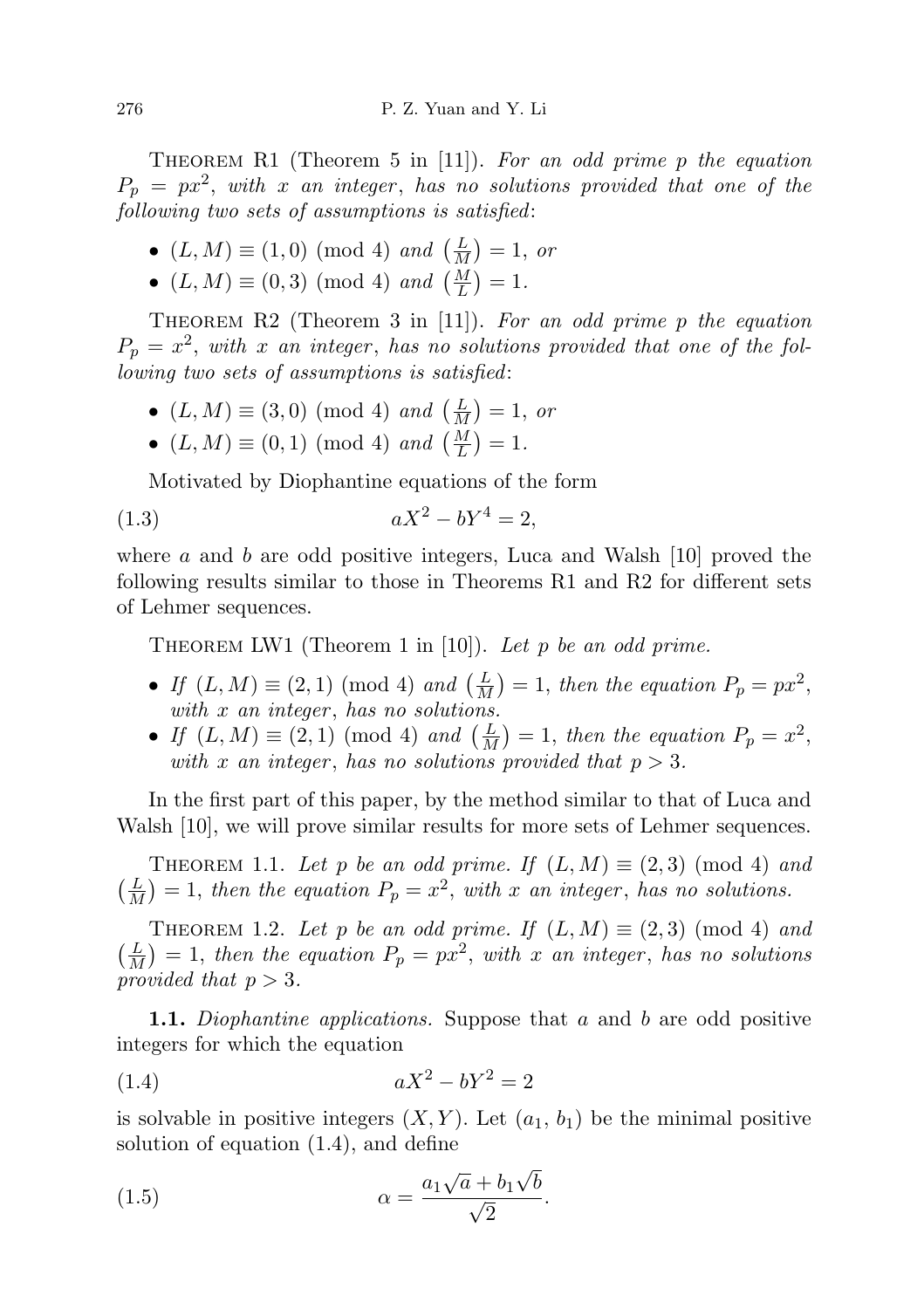Furthermore, for k odd, define

$$
\alpha^k = \frac{a_k \sqrt{a} + b_k \sqrt{b}}{\sqrt{2}},
$$

where  $(a_k, b_k)$  are positive integers. It is well known that all positive integer solutions  $(X, Y)$  of equation (1.4) are of the form  $(a_k, b_k)$ . Thus we see that a solution to  $(1.2)$  is equivalent to the existence of an index k for which  $a_k = x^2$ .

As an application of Theorem LW1, Luca and Walsh [10] proved the following theorem.

Theorem LW2 (Theorem 2 in [10]).

- If  $b_1$  is not a square, then equation (1.3) has no solutions.
- If  $b_1$  is a square and  $b_3$  is not a square, then  $(X, Y) = (a_1,$ √  $(b_1)$  is the only solution of equation (1.3). √ √
- If  $b_1$  and  $b_3$  are both squares, then  $(X, Y) = (a_1,$  $(b_1)$  and  $(a_3,$  $^{\prime} b_3)$ are the only solutions of equation (1.3).

In recent papers [1, 2, 13], using the Thue–Siegel method, it is proved that the equation (1.2) has at most two solutions in positive integers. Moreover, Akhtari, Togbé and Walsh [2] posed the following conjecture.

CONJECTURE 1.3. For any positive odd integers  $a, b$ , the equation  $aX^4 - bY^2 = 2$  has at most one solution in positive integers, and such a solution must arise from the fundamental solution to the quadratic equation  $aX^2 - bY^2 = 2.$ 

As an application of Theorem 1.1, we prove the following result which confirms this conjecture.

THEOREM 1.4. For any positive odd integers a, b, the equation  $aX^4-bY^2$  $= 2$  has at most one solution in positive integers, and such a solution arises from the fundamental solution to the quadratic equation  $aX^2 - bY^2 = 2$ .

2. Properties of Jacobi's symbol  $\left(\frac{P_n}{P}\right)$  $\frac{P_n}{P_m}$ ). Let m and n be coprime positive odd integers. As in the Eisenstein rule (see [9, p. 330]) we write the following sequence of equalities:

(2.1)  

$$
\begin{cases}\nn = 2k_1m + \varepsilon_1r_1, & 0 < r_1 < p, \\
m = 2k_2r_1 + \varepsilon_2r_2, & 0 < r_2 < r_1, \\
r_1 = 2k_3r_2 + \varepsilon_3r_3, & 0 < r_3 < r_2, \\
\dots \\
r_{l-3} = 2k_{l-1}r_{l-2} + \varepsilon_{l-1}r_{l-1}, & 0 < r_{l-1} < r_{l-2}, \\
r_{l-2} = 2k_lr_{l-1} + \varepsilon_lr_l, & r_l = 1, \\
\varepsilon_i = \pm 1, & 2 \nmid r_i, & i = 1, 2, \dots, l.\n\end{cases}
$$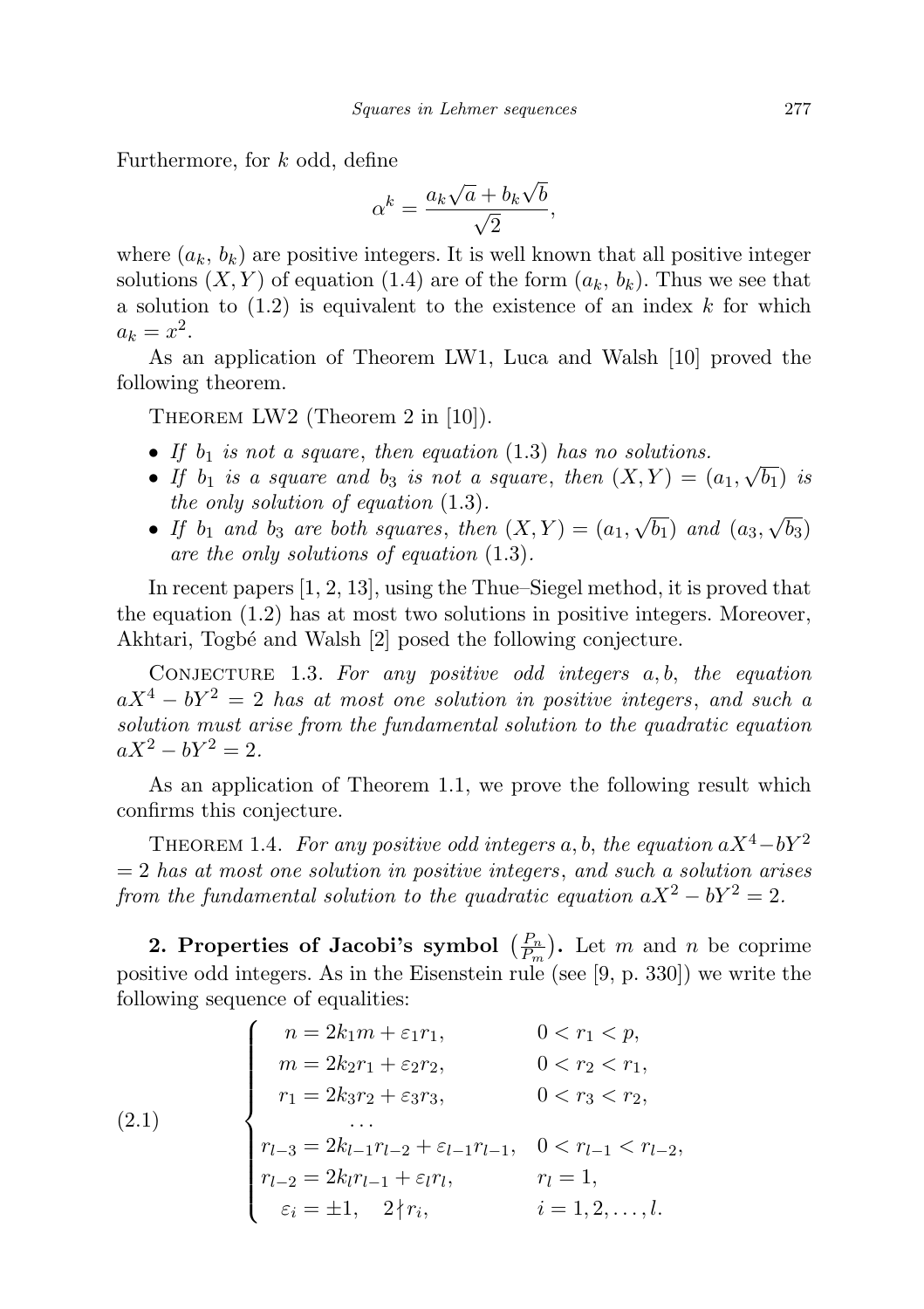Then (see [12, p. 332])

(2.2) 
$$
\left(\frac{n}{m}\right) = (-1)^{\sum_{i=1}^{l} \frac{r_{i-1}-1}{2} \cdot \frac{\varepsilon_i r_i - 1}{2}}, \quad r_0 = m.
$$

To compute the Jacobi symbol  $\left(\frac{P_n}{P_m}\right)$  $\frac{P_n}{P_m}$ ) in the case  $(L, M) \equiv (2, 3) \pmod{4}$ and  $\left(\frac{L}{M}\right)$  $\frac{L}{M}$  = 1, we need a result of Rotkiewicz (Lemmas 1 and 3 in [11]).

LEMMA 2.1. If  $(L, M) \equiv (2, 3) \pmod{4}$  and  $\left(\frac{L}{M}\right)$  $\frac{L}{M}$ ) = 1, then  $P_n \equiv \left(\frac{2}{n}\right)$  $\frac{2}{n}$ (mod 4) and  $\left(\frac{M}{P_n}\right) = \left(\frac{2}{n}\right)$  $\frac{2}{n}$ .

With the above notations, by Theorem 1 in [11] we have the following result.

THEOREM 2.2. If 
$$
(L, M) \equiv (2, 3) \pmod{4}
$$
 and  $\left(\frac{L}{M}\right) = 1$ , then  
\n
$$
\left(\frac{P_n}{P_m}\right) = (-1)^{\sum_{i=1}^l \frac{\left(\frac{2}{r_{i-1}}\right) - 1}{2} \cdot \frac{\varepsilon_i \left(\frac{2}{r_i}\right) - 1}{2}} \cdot \left(\frac{2}{m}\right)^{k_1 + \frac{\varepsilon_1 - 1}{2}} \cdots \left(\frac{2}{r_{l-1}}\right)^{k_l + \frac{\varepsilon_{l-1}}{2}},
$$

where  $r_0 = m$ .

A closer look at the above formula shows that we only need to consider those  $r_i$   $(i = 0, ..., l - 1)$  such that  $r_i \equiv 3, 5 \pmod{8}$ . If  $r_i \equiv 3, 5 \pmod{8}$ and  $r_{i+1} \equiv 1, 7 \pmod{8}$ , then the contribution of  $r_i$  to the above formula is

$$
(-1)^{k_{i+1} + \frac{\varepsilon_{i+1} - 1}{2} + \frac{\varepsilon_{i+1} - 1}{2}} = (-1)^{k_{i+1}}.
$$

If  $r_i \equiv 3, 5 \pmod{8}$  and  $r_{i+1} \equiv 3, 5 \pmod{8}$ , then the contribution of  $r_i$  to the above formula is

$$
(-1)^{k_{i+1}+\frac{\varepsilon_{i+1}-1}{2}+\frac{-\varepsilon_{i+1}-1}{2}} = (-1)^{k_{i+1}+1}.
$$

For the sake of brevity, we introduce the following notations:

$$
\lambda_1 = \lambda_1(m, n) = \sharp\{i : r_{i-1} \equiv 3, 5 \pmod{8}, r_i \equiv 1, 7 \pmod{8} \text{ and } 2 \nmid k_i\},\
$$
  

$$
\lambda_2 = \lambda_2(m, n) = \sharp\{i : r_{i-1} \equiv 3, 5 \pmod{8}, r_i \equiv 3, 5 \pmod{8} \text{ and } 2 \mid k_i\}.
$$

With the above notations, we can rewrite Theorem 2.2 as follows.

COROLLARY 2.3. If  $(L, M) \equiv (2, 3) \pmod{4}$  and  $\left(\frac{L}{M}\right)$  $\frac{L}{M}$ ) = 1, then

$$
\left(\frac{P_n}{P_m}\right) = (-1)^{\lambda_1 + \lambda_2}.
$$

Note that the above formula for the Jacobi's symbol is independent of the signs of  $\varepsilon_i$ ,  $i = 1, \ldots, l$ . For the sake of brevity, we use

$$
a_1-a_2-\cdots-a_s
$$

to denote the division  $a_1 = 2a_2 \pm a_3$ ,  $a_2 = 2a_3 \pm a_4$ , ...,  $a_{s-2} = 2a_{s-1} \pm a_s$ ;

$$
\lambda_1=u;r_{i_1},\ldots,r_{i_u}
$$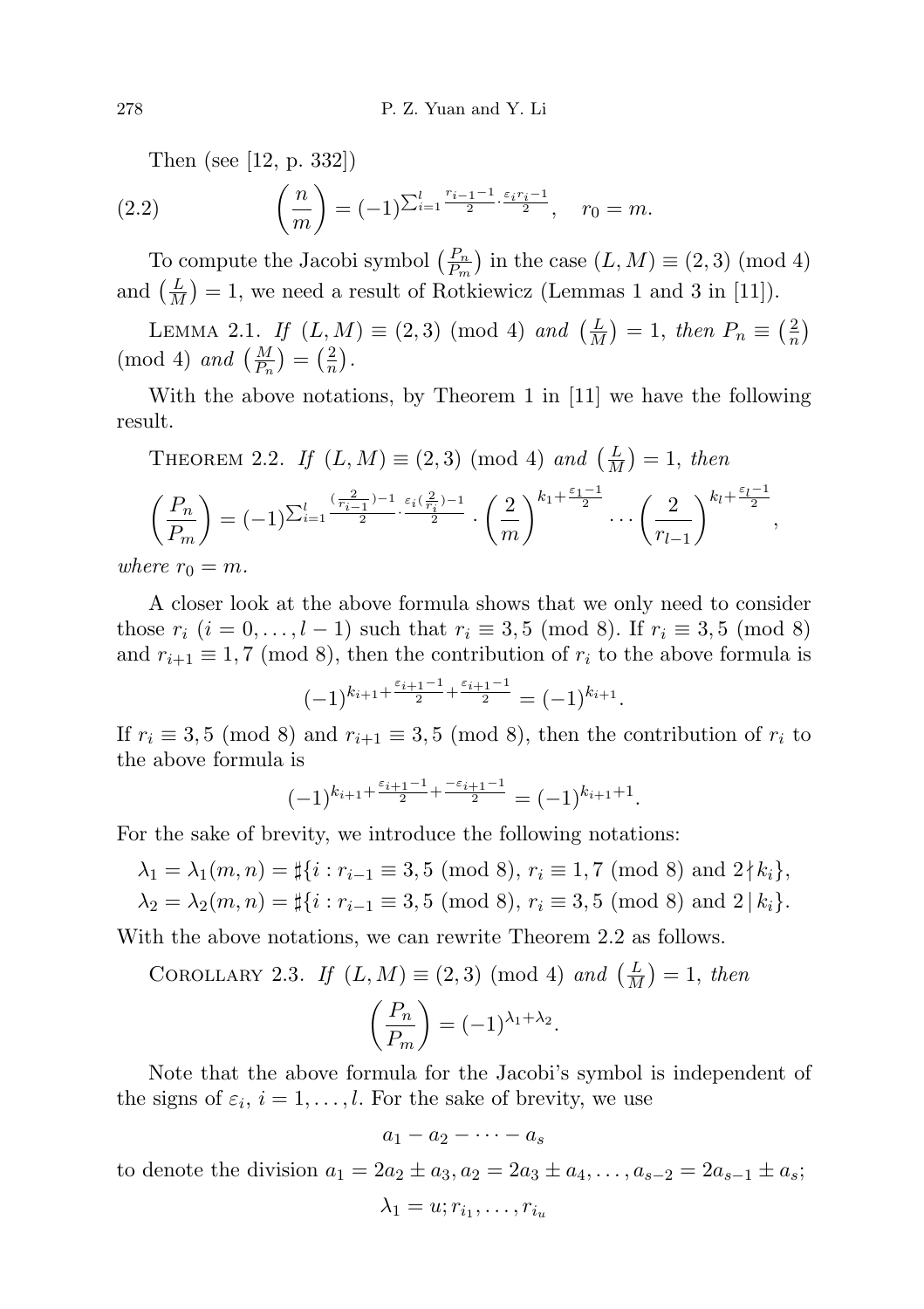to denote  $r_{i_j} \equiv 3, 5 \pmod{8}, r_{i_j+1} \equiv 1, 7 \pmod{8}$  and  $2 \nmid k_{i_j+1} (j = 1, \ldots, u)$ , and

$$
\lambda_2=v;r_{i_1},\ldots,r_{i_v}
$$

to denote  $r_{i_j} \equiv 3, 5 \pmod{8}, r_{i_j+1} \equiv 3, 5 \pmod{8}$  and  $2 | k_{i_j+1} (j = 1, \ldots, v)$ .

**3. Proof of Theorem 1.1.** By Lemma 2.1 and  $P_p = x^2$ , we have  $p \equiv \pm 1 \pmod{8}$  and  $\left(\frac{P_p}{P_q}\right) = 1$  for any positive integer q coprime with p. Hence it suffices to choose a positive integer  $q = r_0$  such that  $gcd(p, q) = 1$ and  $\lambda_1(q, p) + \lambda_2(q, p)$  is odd.

**3.1.** The case  $p \equiv 1 \pmod{8}$ . To begin, we prove the following four claims. CLAIM 3.1.  $p \equiv 1 \pmod{9}$ .

For  $p \equiv -1 \pmod{3}$ , choosing  $q = r_0 = 3$ , we have

$$
p = 6k_1 - 1, \quad 2 \nmid k_1.
$$

It follows that  $\lambda_1 = 1$ ; 3 and  $\lambda_2 = 0$ , a contradiction.

For  $p \equiv -5 \pmod{9}$ , choosing  $q = r_0 = 9$ , we have

$$
p = 18k_1 - 5, \quad 9 = 2 \times 5 - 1,
$$

and so  $\lambda_1 = 1$ ; 5 and  $\lambda_2 = 0$ , a contradiction again.

For  $p \equiv 7 \pmod{9}$ , choosing  $q = r_0 = 9$ , we have

$$
p = 18k_1 + 7, \quad 9 - 7 - 5 - 3 - 1,
$$

and so  $\lambda_1 = 1$ ; 3 and  $\lambda_2 = 0$ , again a contradiction. Claim 3.1 is proved.

CLAIM 3.2.  $p \equiv 1, 2 \pmod{5}$ .

Now we choose  $q = r_0 = 5$ . For  $p \equiv -1 \pmod{5}$ , we have

$$
p = 10k_1 - 1, \quad 2 \nmid k_1,
$$

and so  $\lambda_1 = 1$ ; 5 and  $\lambda_2 = 0$ , a contradiction.

For  $p \equiv 3 \pmod{10}$ , we have

$$
p = 10k_1 + 3, \quad 2 \nmid k_1, \quad 5 = 2 \times 3 - 1,
$$

and so  $\lambda_1 = 1$ ; 3 and  $\lambda_2 = 0$ , a contradiction again, which proves Claim 3.2.

CLAIM 3.3.  $p \equiv \pm 1 \pmod{7}$ .

In this case, we choose  $q = r_0 = 7$ . If  $p \equiv \pm 3 \pmod{7}$ , then

$$
p = 14k_1 \pm 3, \quad 7 = 2 \times 3 + 1.
$$

It follows that  $\lambda_1 = 1; 3$  and  $\lambda_2 = 0$ , a contradiction. If  $p \equiv \pm 5 \pmod{7}$ , then

$$
p = 14k_2 \pm 5, \quad 7 = 2 \times 5 - 3, \quad 5 = 2 \times 3 - 1.
$$

It follows that  $\lambda_1 = 1$ ; 3 and  $\lambda_2 = 0$ , a contradiction again, which proves Claim 3.3.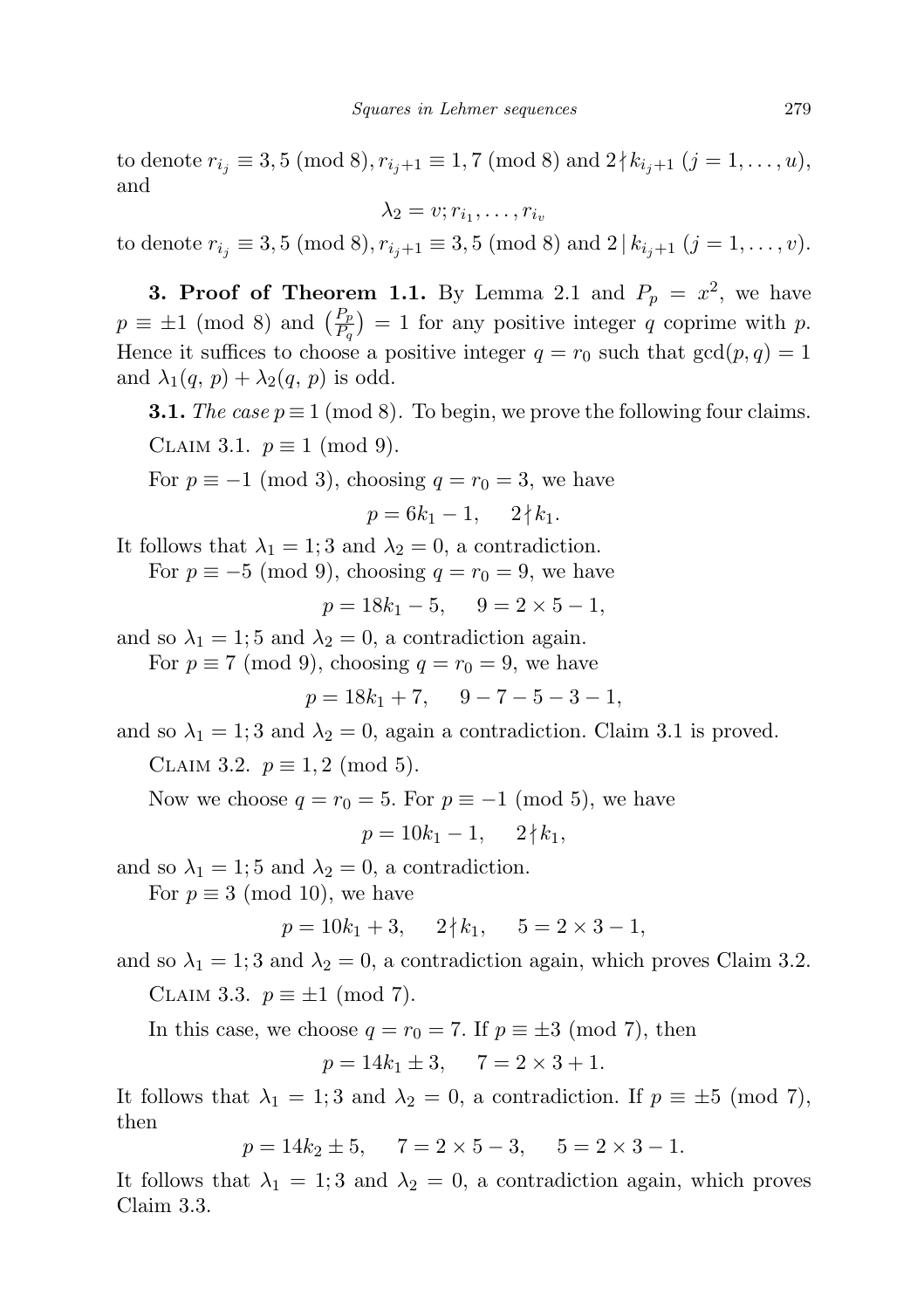CLAIM 3.4. If  $p \equiv 1 \pmod{3}$  and  $p \equiv 2 \pmod{5}$ , then  $p \equiv -1 \pmod{7}$ . Choose  $q = r_0 = 105$ . If  $p \equiv 1 \pmod{7}$ , then

$$
p = 210k1 - 83, 105 - 83 - 61 - 39 - 17 - 5,
$$
  

$$
17 = 4 \times 5 - 3, 5 = 2 \times 3 - 1.
$$

Therefore  $\lambda_1 = 2; 61, 3$  and  $\lambda_2 = 1; 5$ , a contradiction.

By the above four claims, if an odd positive integer p with  $p \equiv 1 \pmod{8}$ satisfies  $P_p = x^2$  for some positive integer x, then  $p \equiv 1 \pmod{3}$ , 1, 2 (mod 5) and when  $p \equiv 2 \pmod{5}$  then  $p \equiv -1 \pmod{7}$ . We divide the remaining proof into four cases.

For positive integers k and l, we use  $P(k)$  and  $Q(l)$  to denote the properties that

$$
3^{k} | (p-1)
$$
 and  $5^{l} | (p+8)$ .

CASE 3.1:  $[p \equiv 1 \pmod{5}, p \equiv 1 \pmod{3}, P(2k) \Rightarrow P(2k+1)$ . Otherwise, we have  $p \equiv 1 \pmod{5}$ ,  $p \equiv 1 \pmod{3^{2k}}$ ,  $p \not\equiv 1 \pmod{3^{2k+1}}$ . First we consider the case where  $p \equiv 1 + 2 \cdot 3^{2k} \pmod{3^{2k+1}}$ , and choose  $q = r_0$  $15 \cdot 3^{2k}$ . Then we have  $p \equiv 1 - 10 \cdot 3^{2k} \pmod{30 \cdot 3^{2k}}$  and

$$
p = 10 \cdot 3^{2k+1} k_1 - (10 \cdot 3^{2k} - 1),
$$
  
\n
$$
15 \cdot 3^{2k} = 2(10 \cdot 3^{2k} - 1) - (5 \cdot 3^{2k} - 2), \quad 10 \cdot 3^{2k} - 1 = 2(5 \cdot 3^{2k} - 2) + 3,
$$
  
\n
$$
5 \cdot 3^{2k} - 2 = 6k_4 + 1, \quad 2 \nmid k_4.
$$

It follows that  $\lambda_1 = 1$ ; 3 and  $\lambda_2 = 0$ , a contradiction.

Next we consider the case where  $p \equiv 1 - 2 \cdot 3^{2k} \pmod{3^{2k+1}}$ , and choose  $q = r_0 = 15 \cdot 3^{2k}$ . Then  $p \equiv 1 + 10 \cdot 3^{2k} \pmod{30 \cdot 3^{2k}}$  and

$$
p = 30 \cdot 3^{2k} k_1 + (10 \cdot 3^{2k} + 1),
$$
  
\n
$$
15 \cdot 3^{2k} = 2(10 \cdot 3^{2k} + 1) - (5 \cdot 3^{2k} + 2), \quad 10 \cdot 3^{2k} + 1 = 2(5 \cdot 3^{2k} + 2) - 3,
$$
  
\n
$$
5 \cdot 3^{2k} + 2 = 6k_4 - 1, \quad 2 \mid k_4.
$$

Hence  $\lambda_1 = 1; 10 \cdot 3^{2k} + 1$  and  $\lambda_2 = 0$ , again a contradiction.

CASE 3.2:  $[p \equiv 1 \pmod{3}, P(2k-1)] \Rightarrow P(2k)$ . In this case we choose  $q = r_0 = 3^{2k}$ . First we consider the case where  $p \equiv 1 + 2 \cdot 3^{2k-1} \pmod{3^{2k}}$ . Note that

$$
p = 2 \cdot 3^{2k} k_1 + (2 \cdot 3^{2k-1} + 1),
$$
  
\n
$$
3^{2k} = 2(2 \cdot 3^{2k-1} + 1) - (3^{2k-1} + 2), \qquad 2 \cdot 3^{2k-1} + 1 = 2(3^{2k-1} + 2) - 3,
$$
  
\n
$$
3^{2k-1} + 2 = 6k_4 - 1, \qquad 2 \nmid k_4.
$$

Therefore  $\lambda_1 = 1$ ; 3 and  $\lambda_2 = 0$ , a contradiction.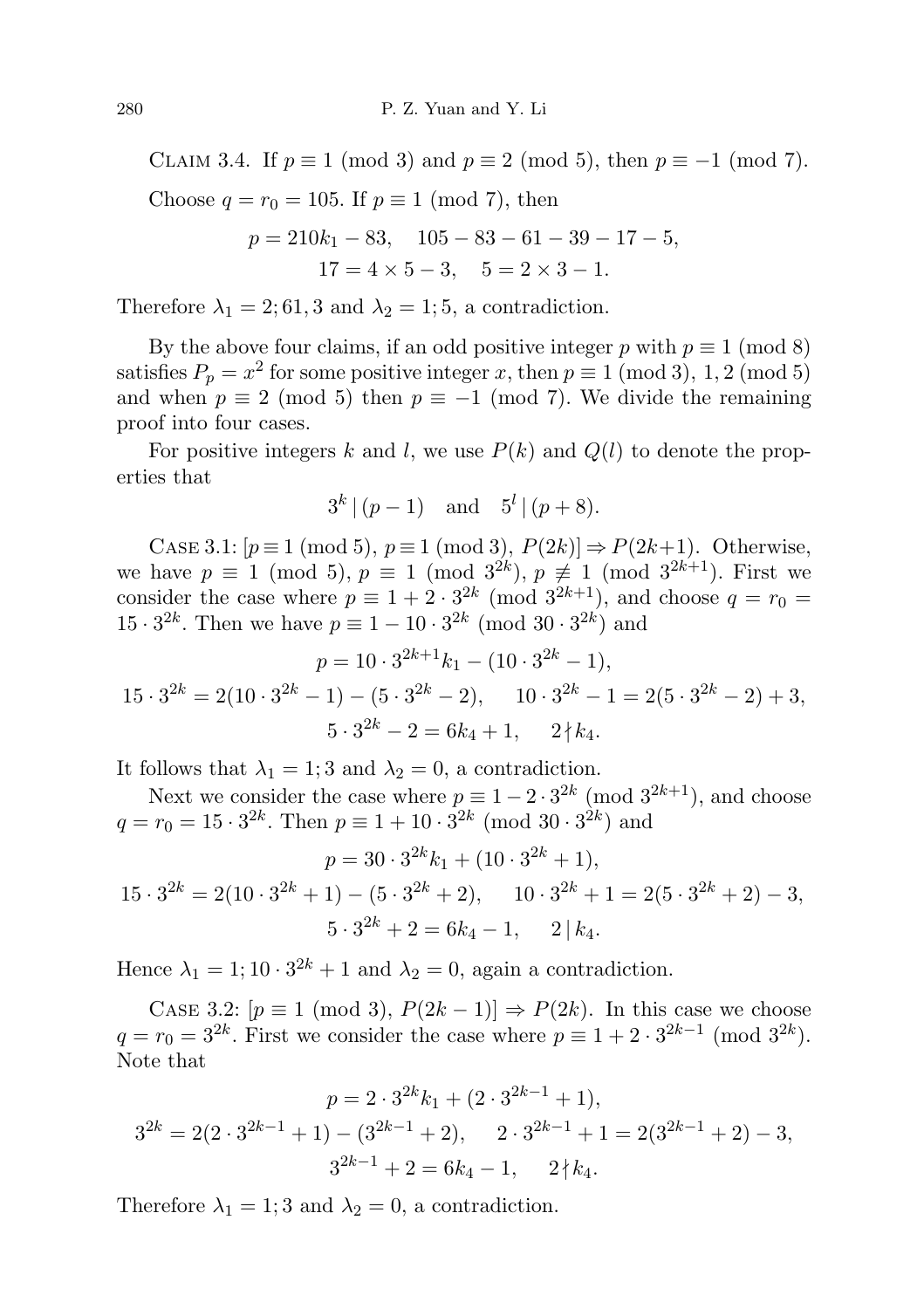Next we consider the case where  $p \equiv 1 - 2 \cdot 3^{2k-1} \pmod{3^{2k}}$ , and choose  $q = r_0 = 3^{2k}$ . We have

$$
p = 2 \cdot 3^{2k} k_1 - (2 \cdot 3^{2k-1} - 1),
$$
  
\n
$$
3^{2k} = 2(2 \cdot 3^{2k-1} - 1) - (3^{2k-1} - 2), \qquad 2 \cdot 3^{2k-1} - 1 = 2(3^{2k-1} - 2) + 3,
$$
  
\n
$$
3^{2k-1} - 2 = 6k_4 + 1, \qquad 2 \mid k_4.
$$

Hence  $\lambda_1 = 1$ ;  $2 \cdot 3^{2k-1} - 1$  and  $\lambda_2 = 0$ , a contradiction again.

CASE 3.3:  $[p \equiv 2 \pmod{5}, Q(2k)] \Rightarrow Q(2k+1)$ . Otherwise, we have  $p \equiv -8 + 5^{2k}, -8 - 5^{2k}, -8 - 3 \cdot 5^{2k}, -8 + 3 \cdot 5^{2k} \pmod{5^{2k+1}}$ , so we divide the proof into four subcases.

SUBCASE 3.3.1:  $p \equiv -8 + 3 \cdot 5^{2k} \pmod{5^{2k+1}}$ . Since  $p \equiv 1 \pmod{3}$  and  $p \equiv -1 \pmod{7}$ , choosing  $q = r_0 = 105 \cdot 5^{2k}$ , we have  $p \equiv 63 \cdot 5^{2k} - 8$ (mod  $210 \cdot 5^{2k}$ ) and

$$
p = 210 \cdot 5^{2k} k_1 + (63 \cdot 5^{2k} - 8),
$$
  
\n
$$
105 \cdot 5^{2k} = 2(63 \cdot 5^{2k} - 8) - (21 \cdot 5^{2k} - 16),
$$
  
\n
$$
63 \cdot 5^{2k} - 8 = 4(21 \cdot 5^{2k} - 16) - (21 \cdot 5^{2k} - 56),
$$
  
\n
$$
(21 \cdot 5^{2k} - 16) - (21 \cdot 5^{2k} - 56) - (21 \cdot 5^{2k} - 96) - \cdots
$$
  
\n
$$
\cdots - 109 - 69 - 29 - 11 - 7 - 3 - 1.
$$

Hence  $\lambda_1 = 2; 11, 3$  and  $\lambda_2 = 1; 21 \cdot 5^{2k} - 16$ , a contradiction.

SUBCASE 3.3.2:  $p \equiv -8 - 3 \cdot 5^{2k} \pmod{5^{2k+1}}$ . Since  $p \equiv 1 \pmod{3}$  and  $p \equiv -1 \pmod{7}$ , choosing  $q = r_0 = 105 \cdot 5^{2k}$ , we have  $p \equiv -63 \cdot 5^{2k} - 8$  $\pmod{210\cdot 5^{2k}}$  and

$$
p = 210 \cdot 5^{2k} k_1 - (63 \cdot 5^{2k} + 8),
$$
  
\n
$$
105 \cdot 5^{2k} = 2(63 \cdot 5^{2k} + 8) - (21 \cdot 5^{2k} + 16),
$$
  
\n
$$
63 \cdot 5^{2k} + 8 = 2(21 \cdot 5^{2k} + 16) + (21 \cdot 5^{2k} - 24),
$$
  
\n
$$
(21 \cdot 5^{2k} + 16) - (21 \cdot 5^{2k} - 24) - (21 \cdot 5^{2k} - 64) - \cdots
$$
  
\n
$$
\cdots - 101 - 61 - 21 - 19 - 17 - 15 - 13 - 11 - 9 - 7 - 5 - 3 - 1.
$$

Hence  $\lambda_1 = 3; 19, 11, 3$  and  $\lambda_2 = 0$ , again a contradiction.

SUBCASE 3.3.3:  $p \equiv -8 + 5^{2k} \pmod{5^{2k+1}}$ . Since  $p \equiv 1 \pmod{3}$ , choosing  $q = r_0 = 15 \cdot 5^{2k}$ , we have  $p \equiv -9 \cdot 5^{2k} - 8 \pmod{30 \cdot 5^{2k}}$  and

$$
p = 30 \cdot 5^{2k} k_1 - (9 \cdot 5^{2k} + 8),
$$
  

$$
15 \cdot 5^{2k} = 2(9 \cdot 5^{2k} + 8) - (3 \cdot 5^{2k} + 16),
$$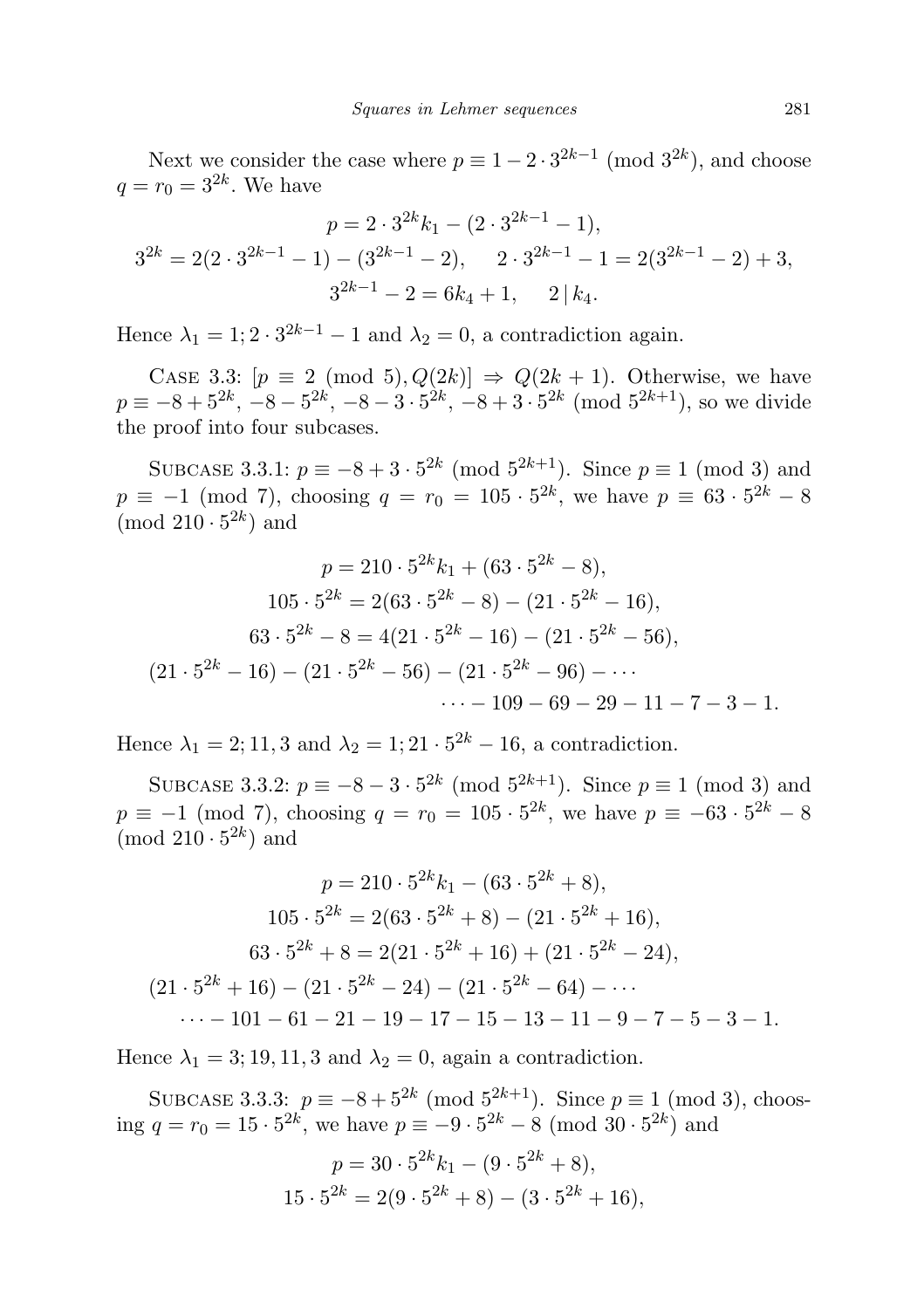$$
9 \cdot 5^{2k} + 8 = 2(3 \cdot 5^{2k} + 16) + (3 \cdot 5^{2k} - 24),
$$
  

$$
(3 \cdot 5^{2k} + 16) - (3 \cdot 5^{2k} - 24) - (3 \cdot 5^{2k} - 64) - \dots - 91 - 51 - 11,
$$
  

$$
51 = 4 \times 11 + 7, \quad 11 - 7 - 3 - 1.
$$

Hence  $\lambda_1 = 1$ ; 3 and  $\lambda_2 = 0$ , again a contradiction.

SUBCASE 3.3.4:  $p \equiv -8 - 5^{2k} \pmod{5^{2k+1}}$ . Since  $p \equiv 1 \pmod{3}$ , choosing  $q = r_0 = 15 \cdot 5^{2k}$ , we have  $p \equiv 9 \cdot 5^{2k} - 8 \pmod{30 \cdot 5^{2k}}$  and

$$
p = 30 \cdot 5^{2k} k_1 + (9 \cdot 5^{2k} - 8),
$$
  
\n
$$
15 \cdot 5^{2k} = 2(9 \cdot 5^{2k} - 8) - (3 \cdot 5^{2k} - 16),
$$
  
\n
$$
9 \cdot 5^{2k} - 8 = 4(3 \cdot 5^{2k} - 16) - (3 \cdot 5^{2k} - 56),
$$
  
\n
$$
(3 \cdot 5^{2k} - 16) - (3 \cdot 5^{2k} - 56) - (3 \cdot 5^{2k} - 96) - \dots - 99 - 59 - 19,
$$
  
\n
$$
59 = 4 \times 19 - 17, \quad 19 - 17 - 15 - 13 - 11 - 9 - 7 - 5 - 3 - 1.
$$

Hence  $\lambda_1 = 2$ ; 11, 3 and  $\lambda_2 = 1$ ;  $3 \cdot 5^{2k} - 16$ , a contradiction again.

CASE 3.4:  $[p \equiv 2 \pmod{5}, Q(2k-1)] \Rightarrow Q(2k)$ . Otherwise,  $p \equiv$  $-8 + 5^{2k-1}$ ,  $-8 - 5^{2k-1}$ ,  $-8 - 3 \cdot 5^{2k-1}$ ,  $-8 + 3 \cdot 5^{2k-1}$  (mod  $5^{2k}$ ), so we also divide the proof into four subcases.

SUBCASE 3.4.1:  $p \equiv -8 + 3 \cdot 5^{2k-1} \pmod{5^{2k}}$ . Choosing  $q = r_0 = 5^{2k}$ , we have

$$
p = 2 \cdot 5^{2k} k_1 + (3 \cdot 5^{2k-1} - 8),
$$
  
\n
$$
5^{2k} = 2(3 \cdot 5^{2k-1} - 8) - (5^{2k-1} - 16),
$$
  
\n
$$
3 \cdot 5^{2k-1} - 8 = 4(5^{2k-1} - 16) - (5^{2k-1} - 56),
$$
  
\n
$$
(5^{2k-1} - 16) - (5^{2k-1} - 56) - (5^{2k-1} - 96) - \cdots
$$
  
\n
$$
\cdots - 109 - 69 - 29 - 11 - 7 - 3 - 1.
$$

Hence  $\lambda_1 = 2$ ; 11, 3 and  $\lambda_2 = 1$  or  $5^{2k-1} - 16$ , a contradiction.

SUBCASE 3.4.2:  $p \equiv -8 - 3 \cdot 5^{2k-1} \pmod{5^{2k}}$ . Choosing  $q = r_0 = 5^{2k}$ , we have

$$
p = 2 \cdot 5^{2k} k_1 - (3 \cdot 5^{2k-1} + 8),
$$
  
\n
$$
5^{2k} = 2(3 \cdot 5^{2k-1} + 8) - (5^{2k-1} + 16),
$$
  
\n
$$
3 \cdot 5^{2k-1} + 8 = 2(5^{2k-1} + 16) + (5^{2k-1} - 24),
$$
  
\n
$$
(5^{2k-1} + 16) - (5^{2k-1} - 24) - (5^{2k-1} - 64) - \cdots
$$
  
\n
$$
\cdots - 101 - 61 - 21 - 19 - 17 - 15 - 13 - 11 - 9 - 7 - 5 - 3 - 1.
$$

Hence  $\lambda_1 = 3; 19, 11$  or 3 and  $\lambda_2 = 0$ , a contradiction again.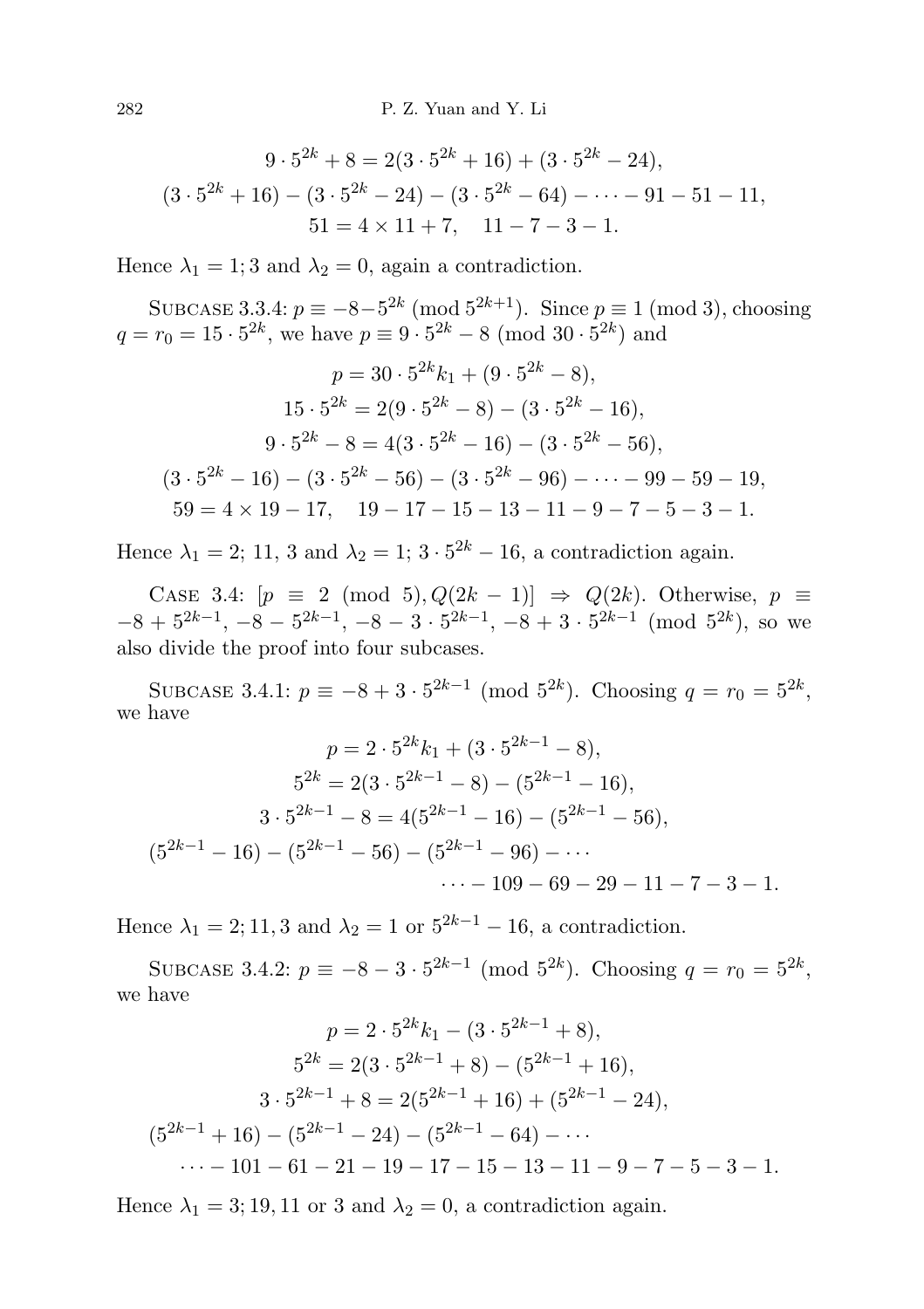SUBCASE 3.4.3:  $p \equiv -8 + 5^{2k-1} \pmod{5^{2k}}$ . Choose  $q = r_0 = 18 \cdot 5^{2k}$ . Since  $p \equiv 1 \pmod{9}$ , we have  $p \equiv -9 \cdot 5^{2k-1} - 8 \pmod{90 \cdot 5^{2k-1}}$  and

$$
p = 90 \cdot 5^{2k-1}k_1 - (9 \cdot 5^{2k-1} + 8),
$$
  
\n
$$
45 \cdot 5^{2k-1} = 4(9 \cdot 5^{2k-1} + 8) + (9 \cdot 5^{2k-1} - 32),
$$
  
\n
$$
9 \cdot 5^{2k-1} + 8 = 2(9 \cdot 5^{2k-1} - 32) - (9 \cdot 5^{2k-1} - 72),
$$
  
\n
$$
(9 \cdot 5^{2k-1} + 8) - (9 \cdot 5^{2k-1} - 32) - (9 \cdot 5^{2k-1} - 72) - \dots - 93 - 53 - 13,
$$
  
\n
$$
53 = 4 \times 13 + 1.
$$

Hence  $\lambda_1 = 0$  and  $\lambda_2 = 1$ ;  $9 \cdot 5^{2k-1} + 8$ , a contradiction again.

SUBCASE 3.4.4:  $p \equiv -8 - 5^{2k-1} \pmod{5^{2k}}$ . Choosing  $q = r_0 = 5^{2k}$ , we have

$$
p = 2 \cdot 5^{2k} k_1 - (5^{2k-1} + 8),
$$
  
\n
$$
5^{2k} = 4(5^{2k-1} + 8) + (5^{2k-1} - 32),
$$
  
\n
$$
5^{2k-1} + 8 = 2(5^{2k-1} - 32) - (5^{2k-1} - 72),
$$
  
\n
$$
(5^{2k-1} + 8) - (5^{2k-1} - 32) - (5^{2k-1} - 72) - \dots - 93 - 53 - 13,
$$
  
\n
$$
53 = 4 \times 13 + 1.
$$

Hence  $\lambda_1 = 0$  and  $\lambda_2 = 1$ ;  $5^{2k-1} + 8$ , again a contradiction.

**3.2.** The case  $p \equiv -1 \pmod{8}$ . Now let us say something about the case  $p \equiv -1 \pmod{8}$ . It is not difficult to see that the argument is quite the same as in the case  $p \equiv 1 \pmod{8}$ . We can use the same modules to derive contradictions. For the sake of completeness, we present the details.

We have the following four claims.

CLAIM 4.1.  $p \equiv -1 \pmod{9}$ .

For  $p \equiv 1 \pmod{3}$ , choosing  $q = r_0 = 3$ , we have

$$
p = 6k_1 + 1, \quad 2 \nmid k_1.
$$

It follows that  $\lambda_1 = 1$ ; 3 and  $\lambda_2 = 0$ , a contradiction.

For  $p \equiv 5 \pmod{9}$ , choosing  $q = r_0 = 9$ , we have

 $p = 18k_1 + 5$ ,  $9 = 2 \times 5 - 1$ ,

and so  $\lambda_1 = 1$ ; 5 and  $\lambda_2 = 0$ , a contradiction again.

For  $p \equiv -7 \pmod{9}$ , choosing  $q = r_0 = 9$ , we have

$$
p = 18k_1 - 7, \quad 9 - 7 - 5 - 3 - 1,
$$

and so  $\lambda_1 = 1$ ; 3 and  $\lambda_2 = 0$ , again a contradiction. Claim 4.1 is proved.

CLAIM 4.2.  $p \equiv -1, -2 \pmod{5}$ .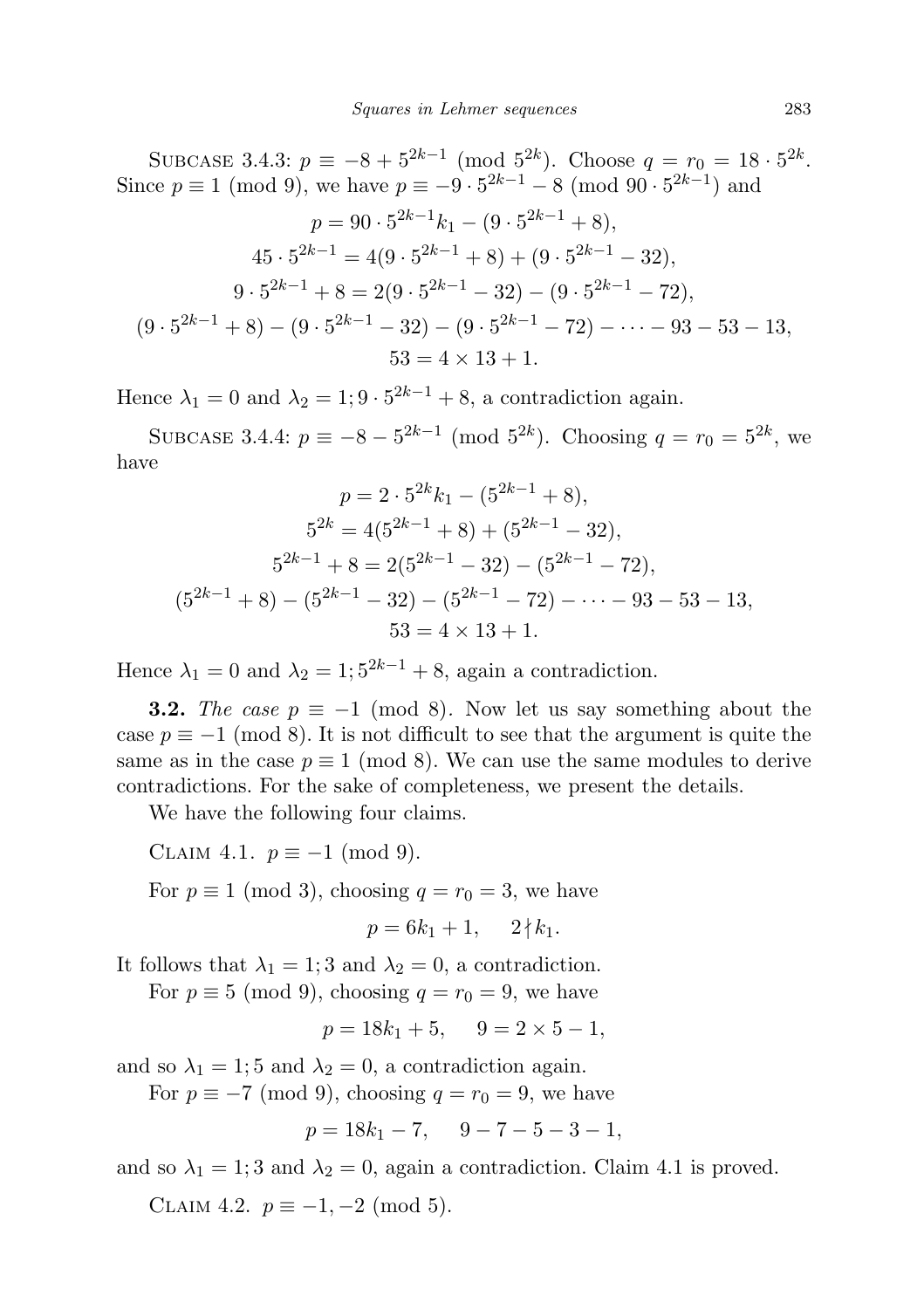Now we choose  $q = r_0 = 5$ . For  $p \equiv 1 \pmod{5}$ , we have

 $p = 10k_1 + 1$ ,  $2 \nmid k_1$ .

Then  $\lambda_1 = 1$ ; 5 and  $\lambda_2 = 0$ , a contradiction.

For  $p \equiv 7 \pmod{10}$ , we have

$$
p = 10k_1 - 3, \quad 2 \nmid k_1, \quad 5 = 2 \times 3 - 1,
$$

so  $\lambda_1 = 1$ ; 3 and  $\lambda_2 = 0$ , a contradiction again, which proves Claim 4.2.

CLAIM 4.3.  $p \equiv \pm 1 \pmod{7}$ .

In this case, we choose  $q = r_0 = 7$ . If  $p \equiv \pm 3 \pmod{7}$ , then

$$
p = 14k_1 \pm 3, \quad 7 = 2 \times 3 + 1.
$$

It follows that  $\lambda_1 = 1$ ; 3 and  $\lambda_2 = 0$ , a contradiction. If  $p \equiv \pm 5 \pmod{7}$ , then

$$
p = 14k_2 \pm 5, \quad 7 = 2 \times 5 - 3, \quad 5 = 2 \times 3 - 1.
$$

It follows that  $\lambda_1 = 1$ ; 3 and  $\lambda_2 = 0$ , a contradiction again, which proves Claim 4.3.

CLAIM 4.4. If 
$$
p \equiv -1 \pmod{3}
$$
,  $p \equiv -2 \pmod{5}$ , then  $p \equiv 1 \pmod{7}$ .

Choose  $q = r_0 = 105$ . If  $p \equiv -1 \pmod{7}$ , then

$$
p = 210k1 + 83, \t105 - 83 - 61 - 39 - 17 - 5,17 = 4 \times 5 - 3, \t5 = 2 \times 3 - 1.
$$

Therefore  $\lambda_1 = 2; 61, 3$  and  $\lambda_2 = 1; 5$ , a contradiction.

By the above four claims, if an odd positive integer p with  $p \equiv -1$ (mod 8) satisfies  $P_p = x^2$  for some positive integer x, then  $p \equiv -1 \pmod{9}$ ,  $p \equiv -1, -2 \pmod{5}$  and if  $p \equiv -2 \pmod{5}$  then  $p \equiv 1 \pmod{7}$ . We divide the remaining proof into four cases.

For positive integers k and l, we use  $P(k)$  and  $Q(l)$  to denote the properties that

$$
3^{k} | (p+1)
$$
 and  $5^{l} | (p-8)$ .

CASE 4.1:  $[p \equiv -1 \pmod{5}, p \equiv -1 \pmod{3}, P(2k) \Rightarrow P(2k+1)$ . Otherwise, we have  $p \equiv -1 \pmod{5}$ ,  $p \equiv -1 \pmod{3^{2k}}$ ,  $p \not\equiv -1 \pmod{3^{2k+1}}$ . First we consider the case where  $p \equiv -1 - 2 \cdot 3^{2k} \pmod{3^{2k+1}}$ , and choose  $q = r_0 = 15 \cdot 3^{2k}$ . Then  $p \equiv -1 + 10 \cdot 3^{2k} \pmod{30 \cdot 3^{2k}}$  and

$$
p = 10 \cdot 3^{2k+1} k_1 + (10 \cdot 3^{2k} - 1),
$$
  
\n
$$
15 \cdot 3^{2k} = 2(10 \cdot 3^{2k} - 1) - (5 \cdot 3^{2k} - 2), \quad 10 \cdot 3^{2k} - 1 = 2(5 \cdot 3^{2k} - 2) + 3,
$$
  
\n
$$
5 \cdot 3^{2k} - 2 = 6k_4 + 1, \quad 2 \nmid k_4.
$$

It follows that  $\lambda_1 = 1$ ; 3 and  $\lambda_2 = 0$ , a contradiction.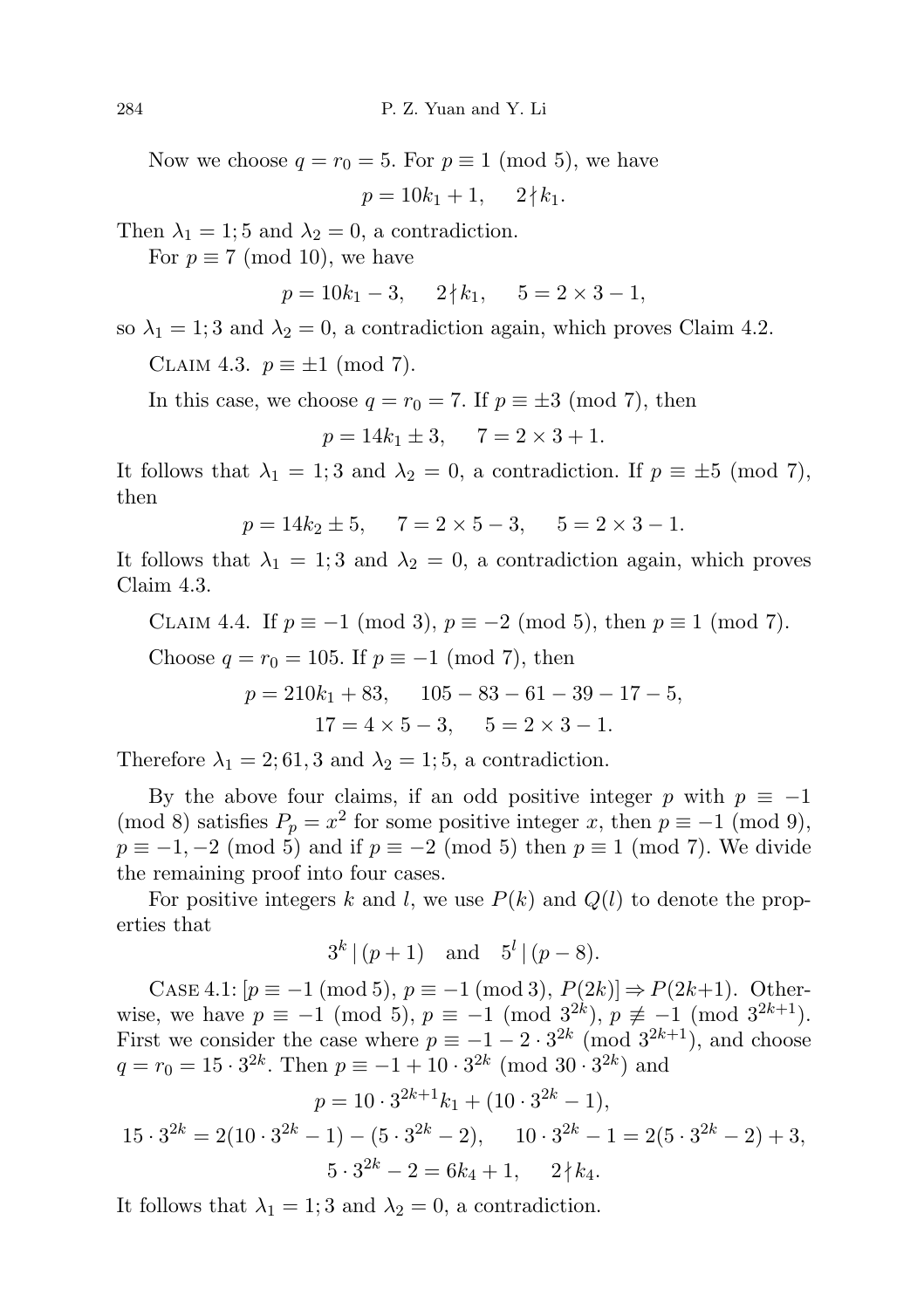Next we consider the case where  $p \equiv -1 + 2 \cdot 3^{2k} \pmod{3^{2k+1}}$ , and choose  $q = r_0 = 15 \cdot 3^{2k}$ . Then  $p \equiv -1 - 10 \cdot 3^{2k} \pmod{30 \cdot 3^{2k}}$  and

$$
p = 30 \cdot 3^{2k} k_1 - (10 \cdot 3^{2k} + 1),
$$
  
\n
$$
15 \cdot 3^{2k} = 2(10 \cdot 3^{2k} + 1) - (5 \cdot 3^{2k} + 2), \quad 10 \cdot 3^{2k} + 1 = 2(5 \cdot 3^{2k} + 2) - 3,
$$
  
\n
$$
5 \cdot 3^{2k} + 2 = 6k_4 - 1, \quad 2 \mid k_4.
$$

Hence  $\lambda_1 = 1; 10 \cdot 3^{2k} + 1$  and  $\lambda_2 = 0$ , again a contradiction.

CASE 4.2:  $[p \equiv -1 \pmod{3}, P(2k-1)] \Rightarrow P(2k)$ . In this case we choose  $q = r_0 = 3^{2k}$ . First we consider the case where  $p \equiv -1 - 2 \cdot 3^{2k-1} \pmod{3^{2k}}$ . Note that

$$
p = 2 \cdot 3^{2k} k_1 - (2 \cdot 3^{2k-1} + 1),
$$
  
\n
$$
3^{2k} = 2(2 \cdot 3^{2k-1} + 1) - (3^{2k-1} + 2), \quad 2 \cdot 3^{2k-1} + 1 = 2(3^{2k-1} + 2) - 3,
$$
  
\n
$$
3^{2k-1} + 2 = 6k_4 - 1, \quad 2 \nmid k_4.
$$

Therefore  $\lambda_1 = 1$ ; 3 and  $\lambda_2 = 0$ , a contradiction.

Next we consider the case where  $p \equiv -1+2 \cdot 3^{2k-1} \pmod{3^{2k}}$ , and choose  $q = r_0 = 3^{2k}$ . We have

$$
p = 2 \cdot 3^{2k} k_1 + (2 \cdot 3^{2k-1} - 1),
$$
  
\n
$$
3^{2k} = 2(2 \cdot 3^{2k-1} - 1) - (3^{2k-1} - 2), \qquad 2 \cdot 3^{2k-1} - 1 = 2(3^{2k-1} - 2) + 3,
$$
  
\n
$$
3^{2k-1} - 2 = 6k_4 + 1, \qquad 2 \mid k_4.
$$

Hence  $\lambda_1 = 1$ ;  $2 \cdot 3^{2k-1} - 1$  and  $\lambda_2 = 0$ , a contradiction again.

CASE 4.3:  $[p \equiv 3 \pmod{5}, Q(2k)] \Rightarrow Q(2k+1)$ . Otherwise, we have  $p \equiv 8 + 5^{2k}, 8 - 5^{2k}, 8 - 3 \cdot 5^{2k}, 8 + 3 \cdot 5^{2k} \pmod{5^{2k+1}}$ , so we divide the proof into four subcases.

SUBCASE 4.3.1:  $p \equiv 8 - 3 \cdot 5^{2k} \pmod{5^{2k+1}}$ . Since  $p \equiv -1 \pmod{3}$  and  $p \equiv 1 \pmod{7}$ , choosing  $q = r_0 = 105 \cdot 5^{2k}$ , we have  $p \equiv -63 \cdot 5^{2k} + 8$  $\pmod{210\cdot 5^{2k}}$  and

$$
p = 210 \cdot 5^{2k} k_1 - (63 \cdot 5^{2k} - 8),
$$
  
\n
$$
105 \cdot 5^{2k} = 2(63 \cdot 5^{2k} - 8) - (21 \cdot 5^{2k} - 16),
$$
  
\n
$$
63 \cdot 5^{2k} - 8 = 4(21 \cdot 5^{2k} - 16) - (21 \cdot 5^{2k} - 56),
$$
  
\n
$$
(21 \cdot 5^{2k} - 16) - (21 \cdot 5^{2k} - 56) - (21 \cdot 5^{2k} - 96) - \cdots
$$
  
\n
$$
\cdots - 109 - 69 - 29 - 11 - 7 - 3 - 1.
$$

Hence  $\lambda_1 = 2; 11, 3$  and  $\lambda_2 = 1; 21 \cdot 5^{2k} - 16$ , a contradiction.

SUBCASE 4.3.2:  $p \equiv 8 + 3 \cdot 5^{2k} \pmod{5^{2k+1}}$ . Since  $p \equiv -1 \pmod{3}$ and  $p \equiv 1 \pmod{7}$ , choosing  $q = r_0 = 105 \cdot 5^{2k}$ , we have  $p \equiv 63 \cdot 5^{2k} + 8$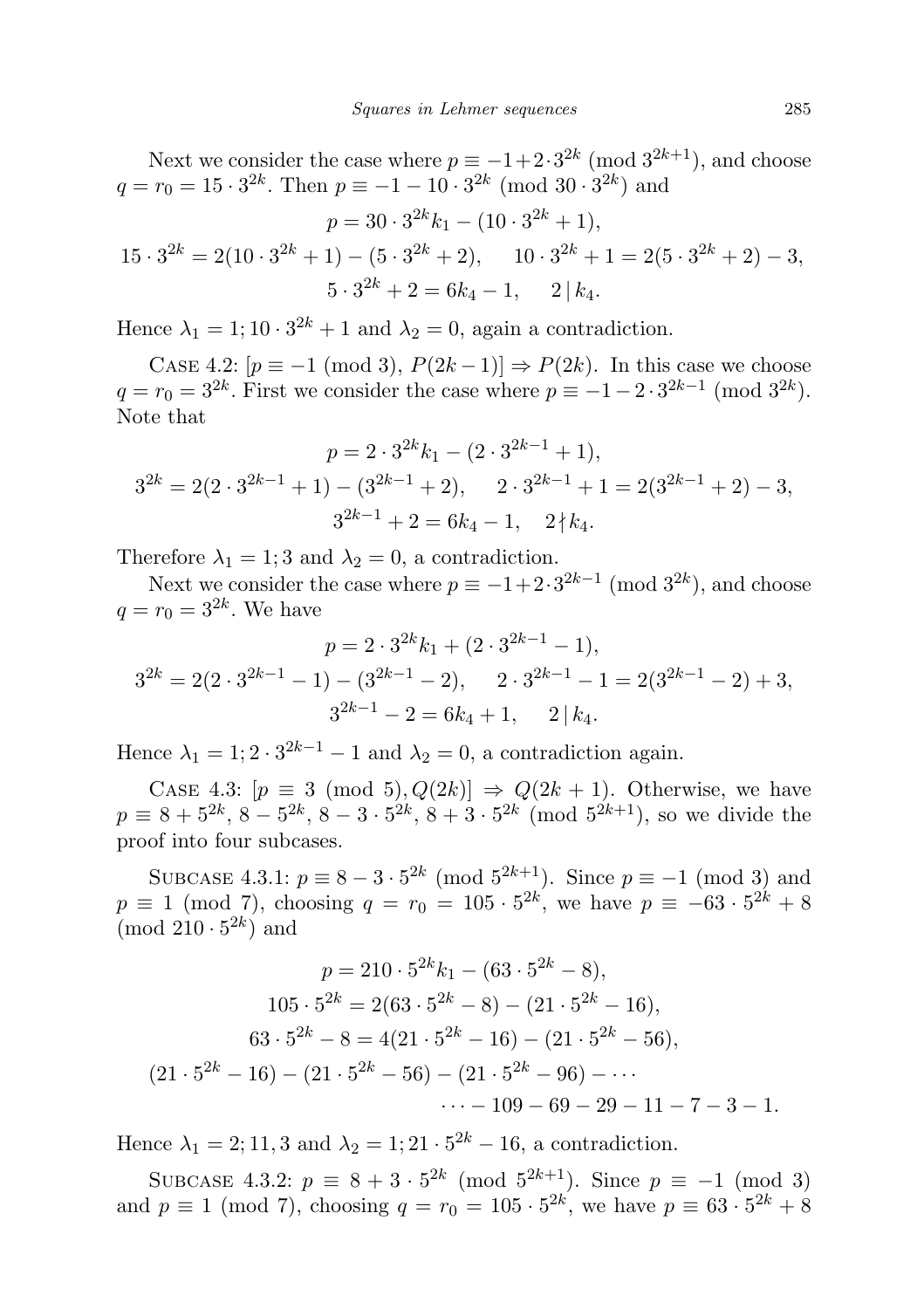(mod  $210 \cdot 5^{2k}$ ) and

$$
p = 210 \cdot 5^{2k} k_1 + (63 \cdot 5^{2k} + 8),
$$
  
\n
$$
105 \cdot 5^{2k} = 2(63 \cdot 5^{2k} + 8) - (21 \cdot 5^{2k} + 16),
$$
  
\n
$$
63 \cdot 5^{2k} + 8 = 2(21 \cdot 5^{2k} + 16) + (21 \cdot 5^{2k} - 24),
$$
  
\n
$$
(21 \cdot 5^{2k} + 16) - (21 \cdot 5^{2k} - 24) - (21 \cdot 5^{2k} - 64) - \cdots
$$
  
\n
$$
\cdots - 101 - 61 - 21 - 19 - 17 - 15 - 13 - 11 - 9 - 7 - 5 - 3 - 1.
$$

Hence  $\lambda_1 = 3$ ; 19, 11, 3 and  $\lambda_2 = 0$ , again a contradiction.

SUBCASE 4.3.3:  $p \equiv 8 - 5^{2k} \pmod{5^{2k+1}}$ . Since  $p \equiv -1 \pmod{3}$ , choosing  $q = r_0 = 15 \cdot 5^{2k}$ , we have  $p \equiv 9 \cdot 5^{2k} + 8 \pmod{30 \cdot 5^{2k}}$  and

$$
p = 30 \cdot 5^{2k} k_1 + (9 \cdot 5^{2k} + 8),
$$
  
\n
$$
15 \cdot 5^{2k} = 2(9 \cdot 5^{2k} + 8) - (3 \cdot 5^{2k} + 16),
$$
  
\n
$$
9 \cdot 5^{2k} + 8 = 2(3 \cdot 5^{2k} + 16) + (3 \cdot 5^{2k} - 24),
$$
  
\n
$$
(3 \cdot 5^{2k} + 16) - (3 \cdot 5^{2k} - 24) - (3 \cdot 5^{2k} - 64) - \dots - 91 - 51 - 11,
$$
  
\n
$$
51 = 4 \times 11 + 7, \quad 11 - 7 - 3 - 1.
$$

Hence  $\lambda_1 = 1$ ; 3 and  $\lambda_2 = 0$ , again a contradiction.

SUBCASE 4.3.4:  $p \equiv 8 + 5^{2k} \pmod{5^{2k+1}}$ . Since  $p \equiv 1 \pmod{3}$ , choosing  $q = r_0 = 15 \cdot 5^{2k}$ , we have  $p \equiv -9 \cdot 5^{2k} + 8 \pmod{30 \cdot 5^{2k}}$  and

$$
p = 30 \cdot 5^{2k} k_1 - (9 \cdot 5^{2k} - 8),
$$
  
\n
$$
15 \cdot 5^{2k} = 2(9 \cdot 5^{2k} - 8) - (3 \cdot 5^{2k} - 16),
$$
  
\n
$$
9 \cdot 5^{2k} - 8 = 4(3 \cdot 5^{2k} - 16) - (3 \cdot 5^{2k} - 56),
$$
  
\n
$$
(3 \cdot 5^{2k} - 16) - (3 \cdot 5^{2k} - 56) - (3 \cdot 5^{2k} - 96) - \dots - 99 - 59 - 19,
$$
  
\n
$$
59 = 4 \times 19 - 17, \quad 19 - 17 - 15 - 13 - 11 - 9 - 7 - 5 - 3 - 1.
$$

Hence  $\lambda_1 = 2, 11, 3$  and  $\lambda_2 = 1, 3 \cdot 5^{2k} - 16$ , a contradiction again.

CASE 4.4:  $[p \equiv 3 \pmod{5}, Q(2k-1)] \Rightarrow Q(2k)$ . Otherwise, we have  $p \equiv 8 + 5^{2k-1}, 8 - 5^{2k-1}, 8 - 3 \cdot 5^{2k-1}, 8 + 3 \cdot 5^{2k-1} \pmod{5^{2k}}$ , so we also divide the proof into four subcases.

SUBCASE 4.4.1:  $p \equiv 8 - 3 \cdot 5^{2k-1} \pmod{5^{2k}}$ . Choosing  $q = r_0 = 5^{2k}$ , we have

$$
p = 2 \cdot 5^{2k} k_1 - (3 \cdot 5^{2k-1} - 8),
$$
  
\n
$$
5^{2k} = 2(3 \cdot 5^{2k-1} - 8) - (5^{2k-1} - 16),
$$
  
\n
$$
3 \cdot 5^{2k-1} - 8 = 4(5^{2k-1} - 16) - (5^{2k-1} - 56),
$$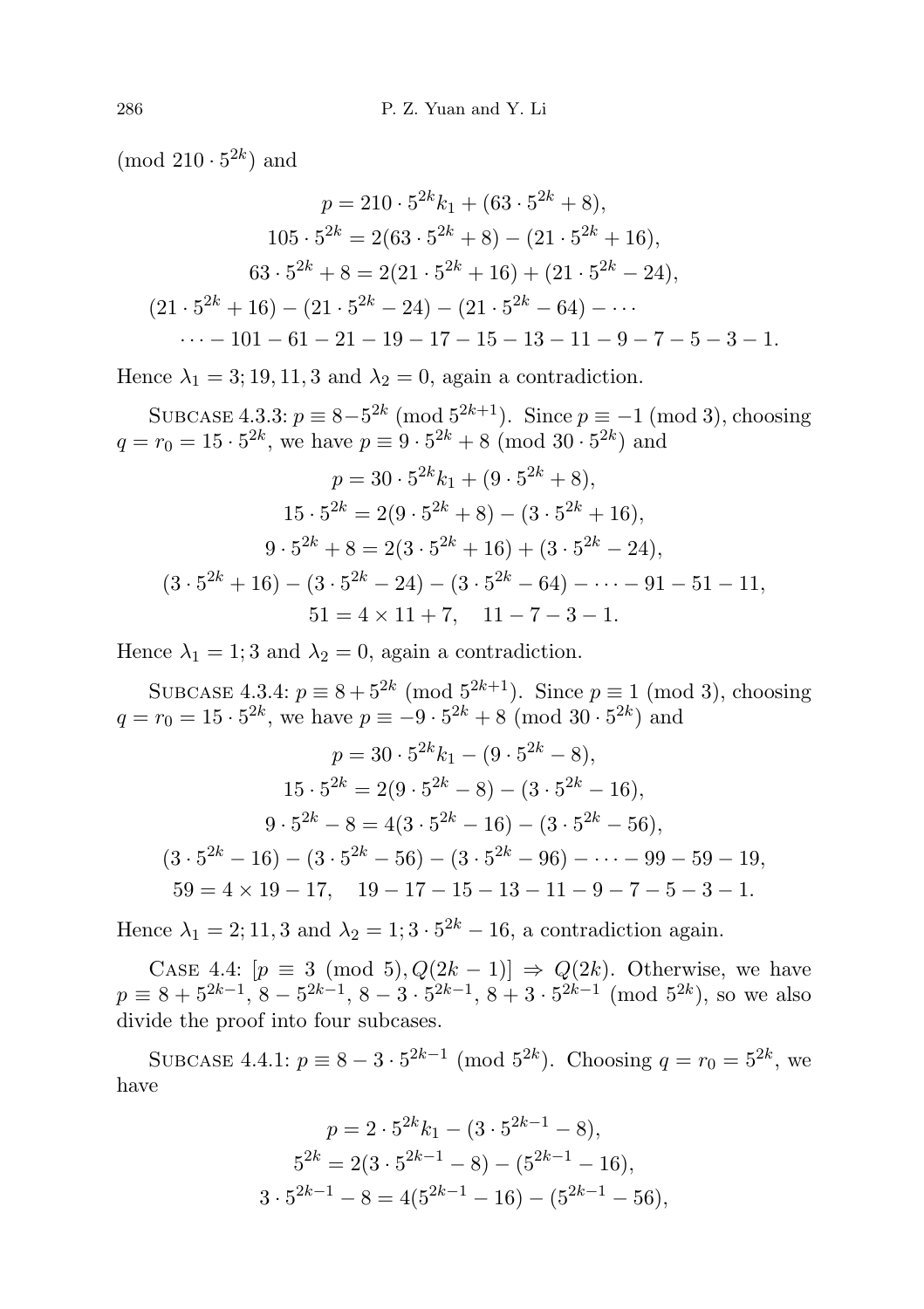$$
(5^{2k-1} - 16) - (5^{2k-1} - 56) - (5^{2k-1} - 96) - \cdots
$$
  
... - 109 - 69 - 29 - 11 - 7 - 3 - 1.

Hence  $\lambda_1 = 2$ ; 11, 3 and  $\lambda_2 = 1$ ;  $5^{2k-1} - 16$ , a contradiction.

SUBCASE 4.4.2:  $p \equiv 8 + 3 \cdot 5^{2k-1} \pmod{5^{2k}}$ . Choosing  $q = r_0 = 5^{2k}$ , we have

$$
p = 2 \cdot 5^{2k} k_1 + (3 \cdot 5^{2k-1} + 8),
$$
  
\n
$$
5^{2k} = 2(3 \cdot 5^{2k-1} + 8) - (5^{2k-1} + 16),
$$
  
\n
$$
3 \cdot 5^{2k-1} + 8 = 2(5^{2k-1} + 16) + (5^{2k-1} - 24),
$$
  
\n
$$
(5^{2k-1} + 16) - (5^{2k-1} - 24) - (5^{2k-1} - 64) - \cdots
$$
  
\n
$$
\cdots - 101 - 61 - 21 - 19 - 17 - 15 - 13 - 11 - 9 - 7 - 5 - 3 - 1.
$$

Hence  $\lambda_1 = 3; 19, 11, 3$  and  $\lambda_2 = 0$ , a contradiction again.

SUBCASE 4.4.3:  $p \equiv 8 - 5^{2k-1} \pmod{5^{2k}}$ . Choose  $q = r_0 = 18 \cdot 5^{2k}$ . Since  $p \equiv -1 \pmod{9}$ , we have  $p \equiv 9 \cdot 5^{2k-1} + 8 \pmod{90 \cdot 5^{2k-1}}$  and

$$
p = 90 \cdot 5^{2k-1}k_1 + (9 \cdot 5^{2k-1} + 8),
$$
  
\n
$$
45 \cdot 5^{2k-1} = 4(9 \cdot 5^{2k-1} + 8) + (9 \cdot 5^{2k-1} - 32),
$$
  
\n
$$
9 \cdot 5^{2k-1} + 8 = 2(9 \cdot 5^{2k-1} - 32) - (9 \cdot 5^{2k-1} - 72),
$$
  
\n
$$
(9 \cdot 5^{2k-1} + 8) - (9 \cdot 5^{2k-1} - 32) - (9 \cdot 5^{2k-1} - 72) - \dots - 93 - 53 - 13,
$$
  
\n
$$
53 = 4 \times 13 + 1.
$$

Hence  $\lambda_1 = 0$  and  $\lambda_2 = 1$ ;  $9 \cdot 5^{2k-1} + 8$ , a contradiction again.

SUBCASE 4.4.4:  $p \equiv 8 + 5^{2k-1} \pmod{5^{2k}}$ . Choosing  $q = r_0 = 5^{2k}$ , we have

$$
p = 2 \cdot 5^{2k} k_1 + (5^{2k-1} + 8),
$$
  
\n
$$
5^{2k} = 4(5^{2k-1} + 8) + (5^{2k-1} - 32),
$$
  
\n
$$
5^{2k-1} + 8 = 2(5^{2k-1} - 32) - (5^{2k-1} - 72),
$$
  
\n
$$
(5^{2k-1} + 8) - (5^{2k-1} - 32) - (5^{2k-1} - 72) - \dots - 93 - 53 - 13,
$$
  
\n
$$
53 = 4 \times 13 + 1.
$$

Hence  $\lambda_1 = 0$  and  $\lambda_2 = 1$ ;  $5^{2k-1} + 8$ , again a contradiction. Therefore we have proved Theorem 1.1 for the case  $p \equiv -1 \pmod{8}$ .

If  $n > 1$  is an odd integer with  $P_n = x^2$ , by Lemma 2.1 and  $P_n = x^2$ , we have  $n \equiv \pm 1 \pmod{8}$  and  $\left(\frac{P_n}{P_n}\right)$  $\frac{P_n}{P_q}$  = 1 for any positive integer q coprime with n. From the proof of the above two subsections, we see that  $P_n$  is not a square when  $n > 1$  is an odd integer with  $gcd(n, 105) = 1$ . Since  $3, 5 \neq \pm 1$ (mod 8) and  $7 \not\equiv -1 \pmod{9}$ , we derive that  $P_p$  is not a square for  $p = 3, 5, 7$ . Combining the above arguments, we have proved Theorem 1.1.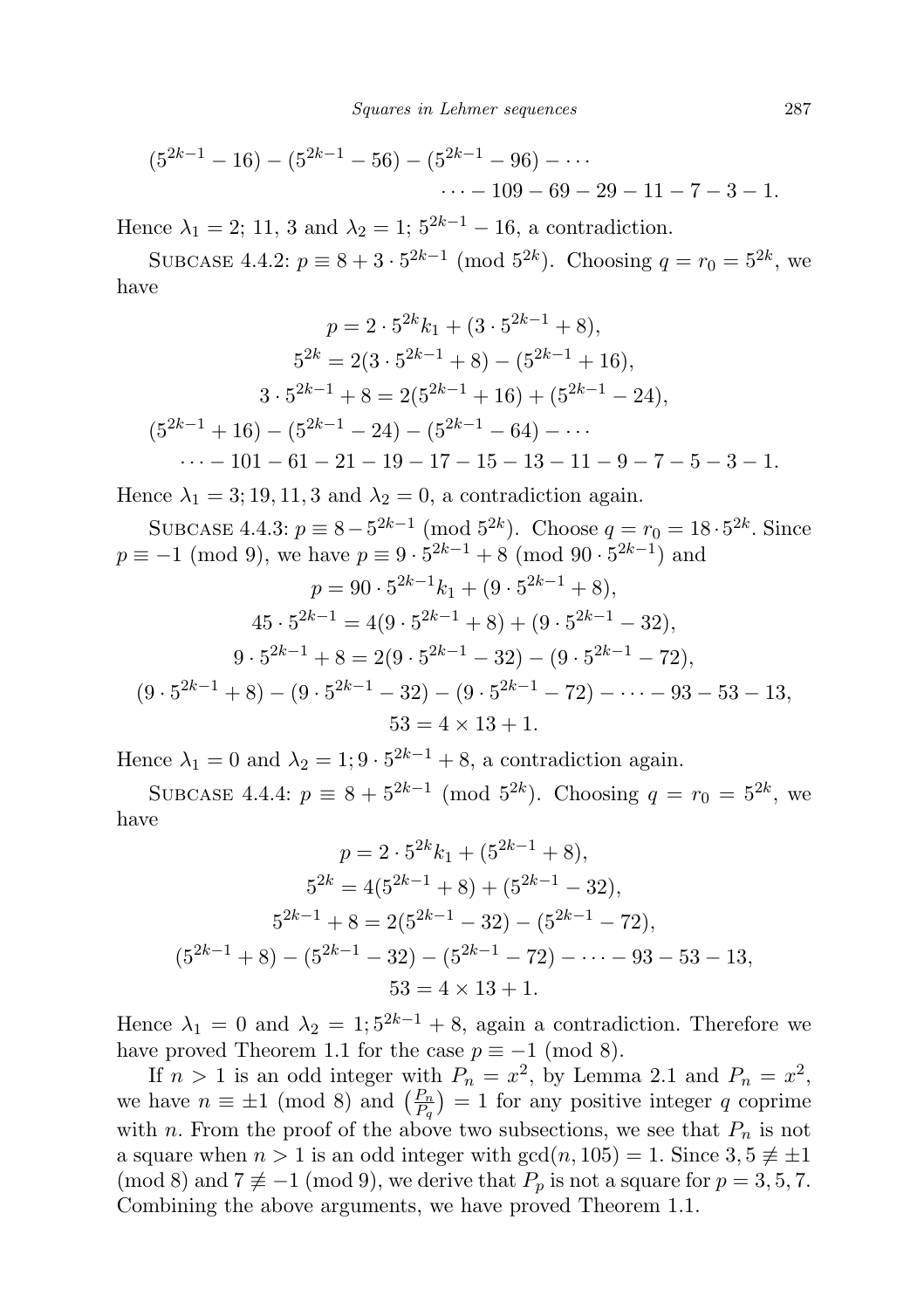## 4. Proof of Theorem 1.2

**4.1.** The solutions to equations  $P_p = px^2$ . Suppose  $P_p = px^2$ , where p is an odd prime and  $x$  is a positive integer. By equation (23) in [11], we have

(4.1) 
$$
P_n = (\alpha - \beta)^2 \lambda_n + nM^{(n-1)/2} \text{ for all odd } n > 0,
$$

where  $\lambda_n$  is some rational integer. Since  $P_p = px^2$ , it follows that  $p \mid P_p$ . By a result of Lehmer (see [5] and [15]), we have  $p | (\alpha - \beta)^2$ . Now let q be any odd integer. By (4.1) and the fact that  $p | (\alpha - \beta)^2$ , it follows that

$$
P_q \equiv qM^{(q-1)/2} \pmod{p}.
$$

We therefore deduce the following sequence of equalities of Jacobi symbols:

(4.2) 
$$
\left(\frac{P_q}{P_p}\right) = \left(\frac{P_q}{px^2}\right) = \left(\frac{P_q}{p}\right) = \left(\frac{qM^{(q-1)/2}}{p}\right)
$$

$$
= \left(\frac{q}{p}\right) \cdot \left(\frac{M^{(q-1)/2}}{p}\right) = \left(\frac{q}{p}\right) \cdot \left(\frac{2}{p}\right)^{(q-1)/2}
$$

For the last equality of (4.2), we have used Lemma 2.1. Thus, we have shown that the equation  $P_p = px^2$  implies that

.

(4.3) 
$$
\left(\frac{q}{p}\right) \cdot \left(\frac{2}{p}\right)^{(q-1)/2} = \left(\frac{P_q}{P_p}\right) \text{ for all odd } q > 0.
$$

We note that by Lemma 2.1, we can restrict to the cases  $p \equiv 1, 3 \pmod{8}$ . In what follows, we investigate the relation (4.3). Hence it suffices to choose an integer  $r_1$  such that  $q = 2p + r_1$  or  $q = 4p + r_1$  according to whether  $r_1 \equiv 3 \pmod{4}$  or 1 (mod 4), and

$$
\left(\frac{q}{p}\right) \neq (-1)^{\lambda_1(p,q)+\lambda_2(p,q)}.
$$

**4.2.** The case  $p \equiv 1 \pmod{8}$ . To begin, we prove the following three claims.

CLAIM 5.1.  $p \equiv \pm 1 \pmod{9}$ .

We choose  $r_1 = 9$ . Then for  $p \equiv \pm 5 \pmod{9}$ , we have

 $q = 4p + 9, \quad p = 18k_2 \pm 5, \quad 9 = 2 \times 5 - 1.$ 

By Corollary 2.3,  $\left(\frac{P_q}{P_p}\right) = -1$  since  $\lambda_1 = 1; 5, \lambda_2 = 0$ . On the other hand, by the assumption,  $\left(\frac{P_q}{P_p}\right) = \left(\frac{q}{p}\right)$  $\binom{q}{p} = 1$ , a contradiction.

For  $p \equiv \pm 7 \pmod{9}$ , we have

 $q = 4p + 9$ ,  $p = 18k_2 \pm 7$ ,  $9 = 2 \times 7 - 5$ ,  $7 = 2 \times 5 - 3$ ,  $5 = 2 \times 3 - 1$ . By Corollary 2.3,  $\left(\frac{P_q}{P_P}\right) = -1$  since  $\lambda_1 = 1$ ; 3 and  $\lambda_2 = 0$ . On the other hand,  $\left(\frac{P_q}{P_p}\right) = \left(\frac{q}{p}\right)$  $\binom{q}{p} = 1$ , again a contradiction. Claim 5.1 is proved.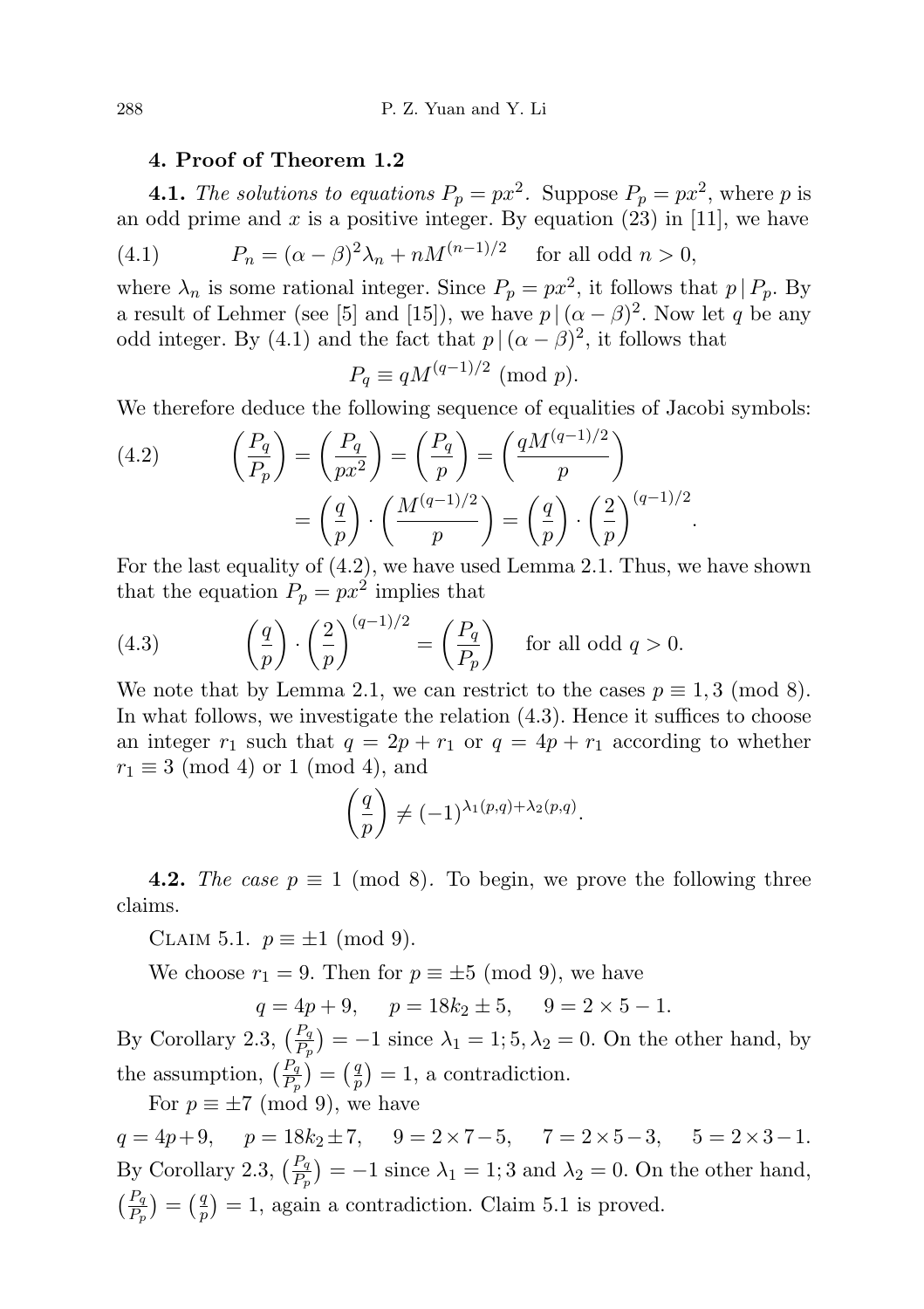CLAIM 5.2.  $p \equiv 1, 3 \pmod{5}$ .

Now we choose  $r_1 = 5$ . For  $p \equiv -1 \pmod{5}$ , we have

$$
q = 4p + 5, \quad p = 10k_2 - 1, \quad 2 \nmid k_2,
$$

by Corollary 2.3,  $\left(\frac{P_q}{P_p}\right) = -1$  since  $\lambda_1 = 1$ ; 5 and  $\lambda_2 = 0$ . On the other hand, by the assumption,  $\left(\frac{P_q}{P_p}\right) = \left(\frac{q}{p}\right)$  $\left(\frac{q}{p}\right)=\left(\frac{5}{p}\right)$  $(\frac{5}{p}) = 1$ , a contradiction.

For  $p \equiv 7 \pmod{10}$ , we have

$$
q = 4p + 5
$$
,  $p = 10k_2 - 3$ ,  $2 | k_2$ ,  $5 = 2 \times 3 - 1$ .

By Corollary 2.3,  $\left(\frac{P_q}{P_p}\right) = 1$  since  $\lambda_1 = 1$ ; 3 and  $\lambda_2 = 1$ ; 5. By the assumption,  $\left(\frac{P_q}{P_p}\right) = \left(\frac{q}{p}\right)$  $\left(\frac{q}{p}\right) = \left(\frac{5}{p}\right)$  $\frac{5}{p}$  = -1, a contradiction again, which proves Claim 5.2.

CLAIM 5.3.  $p \equiv 1, 3, 5 \pmod{7}$ .

In this case, we choose  $r_1 = 7$ . If  $p \equiv -1 \pmod{7}$ , then we have the division

$$
q = 2p + 7, \quad p = 14k_2 - 1.
$$

By Corollary 2.3,  $\left(\frac{P_q}{P_p}\right) = 1$  since  $\lambda_1 = 0$  and  $\lambda_2 = 0$ . On the other hand, by the assumption,  $\left(\frac{P_q}{P_p}\right) = \left(\frac{q}{p}\right)$  $\left(\frac{q}{p}\right) = \left(\frac{7}{p}\right)$  $\left(\frac{7}{p}\right) = \left(\frac{p}{7}\right)$  $(\frac{p}{7}) = -1$ , a contradiction.

If  $p \equiv -3 \pmod{7}$ , then

$$
q = 2p + 7
$$
,  $p = 14k_2 - 3$ ,  $7 = 2 \times 3 + 1$ .

Therefore by Corollary 2.3,  $\left(\frac{P_q}{P_p}\right) = -1$  since  $\lambda_1 = 1; 3$  and  $\lambda_2 = 0$ , while by the assumption,  $\left(\frac{P_q}{P_p}\right) = \left(\frac{q}{p}\right)$  $\left(\frac{q}{p}\right) = \left(\frac{7}{p}\right)$  $\left(\frac{7}{p}\right) = \left(\frac{p}{7}\right)$  $(\frac{p}{7}) = 1$ , again a contradiction.

If  $p \equiv -5 \pmod{7}$ , then

$$
q = 2p + 7
$$
,  $p = 14k_2 - 5$ ,  $7 = 2 \times 5 - 3$ ,  $5 = 2 \times 3 - 1$ .

Therefore by Corollary 2.3,  $\left(\frac{P_q}{P_p}\right) = -1$  since  $\lambda_1 = 1; 3$  and  $\lambda_2 = 0$ , while by the assumption,  $\left(\frac{P_q}{P_p}\right) = \left(\frac{q}{p}\right)$  $\left(\frac{q}{p}\right) = \left(\frac{7}{p}\right)$  $\left(\frac{7}{p}\right) = \left(\frac{p}{7}\right)$  $(\frac{p}{7}) = 1$ , a contradiction again, which proves Claim 5.3.

By the above three claims, we divide the proof into nine cases. For positive integers k and l, we use  $P(k)$  and  $Q(l)$  to denote the properties that

$$
3^{k} | (p-1)
$$
 and  $5^{l} | (p-8)$ .

CASE 5.1:  $[p \equiv 1 \pmod{5}, p \equiv 1 \pmod{3}, P(2k) \Rightarrow P(2k+1)$ . If  $p \equiv 1$ (mod 5),  $p \equiv 1 \pmod{3^{2k}}$ ,  $p \not\equiv 1 \pmod{3^{2k+1}}$ , we choose  $r_0 = 15 \cdot 3^{2k}$ . First we consider the case where  $p \equiv 1 + 2 \cdot 3^{2k} \pmod{3^{2k+1}}$ . Then  $p \equiv 1 - 10 \cdot 3^{2k}$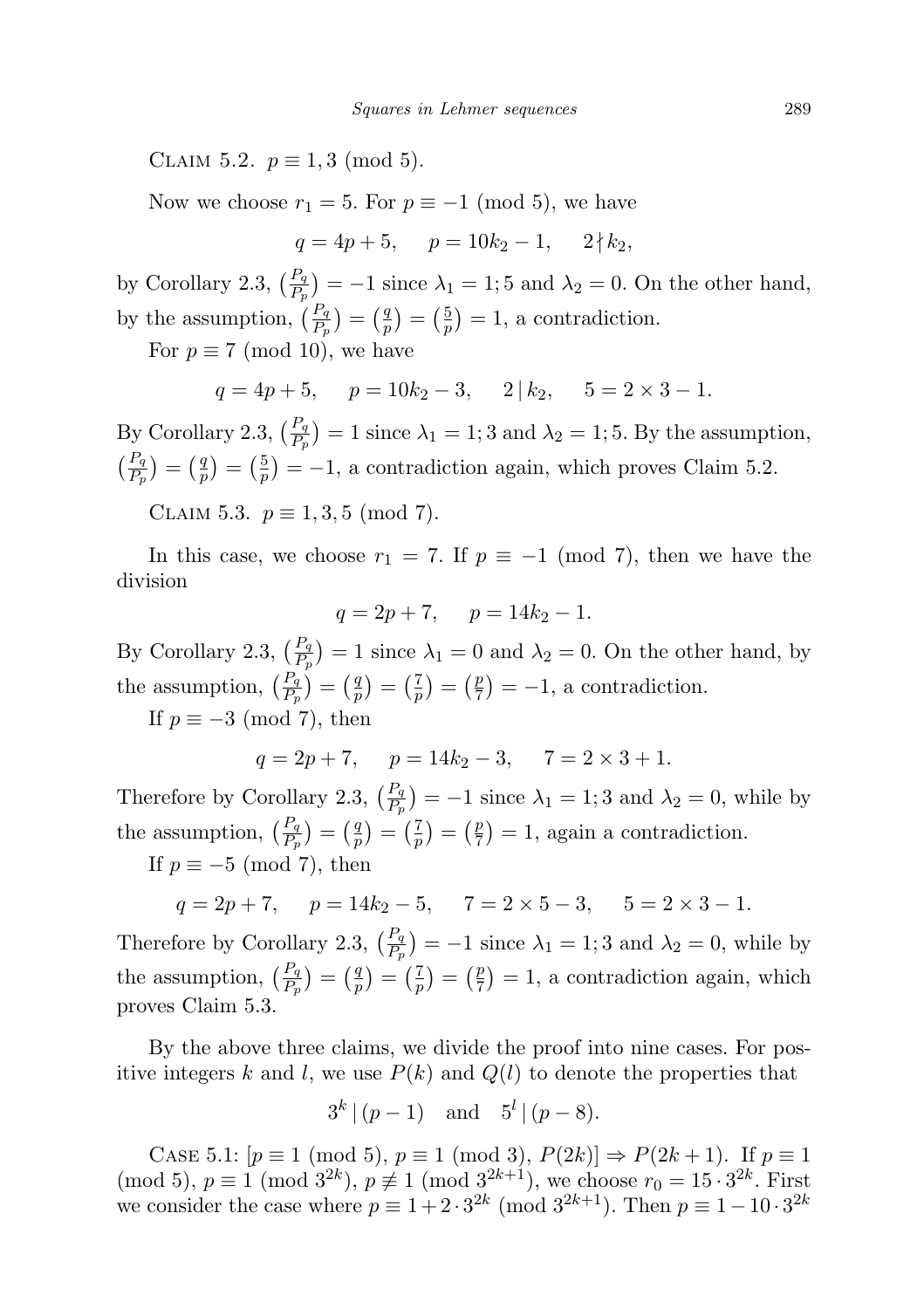(mod  $10 \cdot 3^{2k+1}$ ). We have

$$
q = 2p + 15 \cdot 3^{2k}, \quad p = 10 \cdot 3^{2k+1} k_2 - (10 \cdot 3^{2k} - 1),
$$
  

$$
15 \cdot 3^{2k} = 2(10 \cdot 3^{2k} - 1) - (5 \cdot 3^{2k} - 2), \quad 10 \cdot 3^{2k} - 1 = 2(5 \cdot 3^{2k} - 2) + 3,
$$
  

$$
5 \cdot 3^{2k} - 2 = 6k_5 + 1, \quad 2 \nmid k_5.
$$

By Corollary 2.3,  $\left(\frac{P_q}{P_p}\right) = -1$  since  $\lambda_1 = 1$ ; 3 and  $\lambda_2 = 0$ . By the assumption,  $\left(\frac{P_q}{P_p}\right) = \left(\frac{q}{p}\right)$  $\left(\frac{q}{p}\right)=\left(\frac{15}{p}\right)$  $\binom{15}{p}$  = 1, a contradiction.

Next we consider the case where  $p \equiv 1 - 2 \cdot 3^{2k} \pmod{3^{2k+1}}$ , hence  $p \equiv 1 + 10 \cdot 3^{2k} \pmod{10 \cdot 3^{2k+1}}$ , and so

$$
q = 2p + 15 \cdot 3^{2k}, \quad p = 10 \cdot 3^{2k+1}k_2 + (10 \cdot 3^{2k} + 1),
$$
  

$$
15 \cdot 3^{2k} = 2(10 \cdot 3^{2k} + 1) - (5 \cdot 3^{2k} + 2), \quad 10 \cdot 3^{2k} + 1 = 2(5 \cdot 3^{2k} + 2) - 3,
$$
  

$$
5 \cdot 3^{2k} + 2 = 6k_5 - 1, \quad 2 \mid k_5.
$$

By Corollary 2.3,  $\left(\frac{P_q}{P_p}\right) = -1$  since  $\lambda_1 = 1; 10 \cdot 3^{2k} + 1$  and  $\lambda_2 = 0$ . On the other hand,  $\left(\frac{P_q}{P_p}\right) = \left(\frac{q}{p}\right)$  $\left(\frac{q}{p}\right)=\left(\frac{15}{p}\right)$  $\binom{15}{p}$  = 1, again a contradiction.

CASE 5.2:  $[p \equiv 3 \pmod{5}, p \equiv 1 \pmod{3}, 2 | k, P(2k) \Rightarrow P(2k+1)$ . Choose  $r_0 = 15 \cdot 3^{2k}$ . We first consider the case where  $p \equiv 1 + 2 \cdot 3^{2k}$ (mod  $3^{2k+1}$ ). Then  $p \equiv 1 + 2 \cdot 3^{2k}$  (mod  $10 \cdot 3^{2k+1}$ ), and so

$$
q = 2p + 15 \cdot 3^{2k}, \quad p = 10 \cdot 3^{2k+1}k_2 + (2 \cdot 3^{2k} + 1),
$$
  

$$
15 \cdot 3^{2k} = 8(2 \cdot 3^{2k} + 1) - (3^{2k} + 8), \quad 2 \cdot 3^{2k} + 1 = 2(3^{2k} + 8) - 15,
$$
  

$$
3^{2k} + 8 = 30k_5 - 1, \quad 2 \nmid k_5.
$$

By Corollary 2.3,  $\left(\frac{P_q}{P_p}\right) = 1$  since  $\lambda_1 = 0$  and  $\lambda_2 = 0$ , while by the assumption,  $\left(\frac{P_q}{P_p}\right) = \left(\frac{q}{p}\right)$  $\left(\frac{q}{p}\right)=\left(\frac{15}{p}\right)$  $\frac{15}{p}$  = -1, a contradiction.

Next we consider the case where  $p \equiv 1 - 2 \cdot 3^{2k} \pmod{3^{2k+1}}$ . It follows that  $p \equiv 1 - 8 \cdot 3^{2k} \pmod{10 \cdot 3^{2k+1}}$ , and so

$$
q = 2p + 15 \cdot 3^{2k}, \quad p = 10 \cdot 3^{2k+1} k_2 - (8 \cdot 3^{2k} - 1),
$$
  
\n
$$
15 \cdot 3^{2k} = 2(8 \cdot 3^{2k} - 1) - (3^{2k} - 2), \quad 8 \cdot 3^{2k} - 1 = 8(3^{2k} - 2) + 15,
$$
  
\n
$$
3^{2k} - 2 = 30k_5 - 11, \quad 15 - 11 - 7 - 3 - 1.
$$

Therefore by Corollary 2.3,  $\left(\frac{P_q}{P_p}\right) = 1$  since  $\lambda_1 = 2; 11, 3$  and  $\lambda_2 = 0$ . By the assumption,  $\left(\frac{P_q}{P_p}\right) = \left(\frac{q}{p}\right)$  $\binom{q}{p} = \left(\frac{15}{p}\right)$  $\left(\frac{15}{p}\right) = -1$ , a contradiction again.

CASE 5.3:  $[p \equiv 3 \pmod{5}, p \equiv 1 \pmod{3}, 2 \nmid k, P(2k) \Rightarrow P(2k+1)$ . Choosing  $r_0 = 15 \cdot 3^{2k}$ , first we consider the case where  $p \equiv 1 + 2 \cdot 3^{2k}$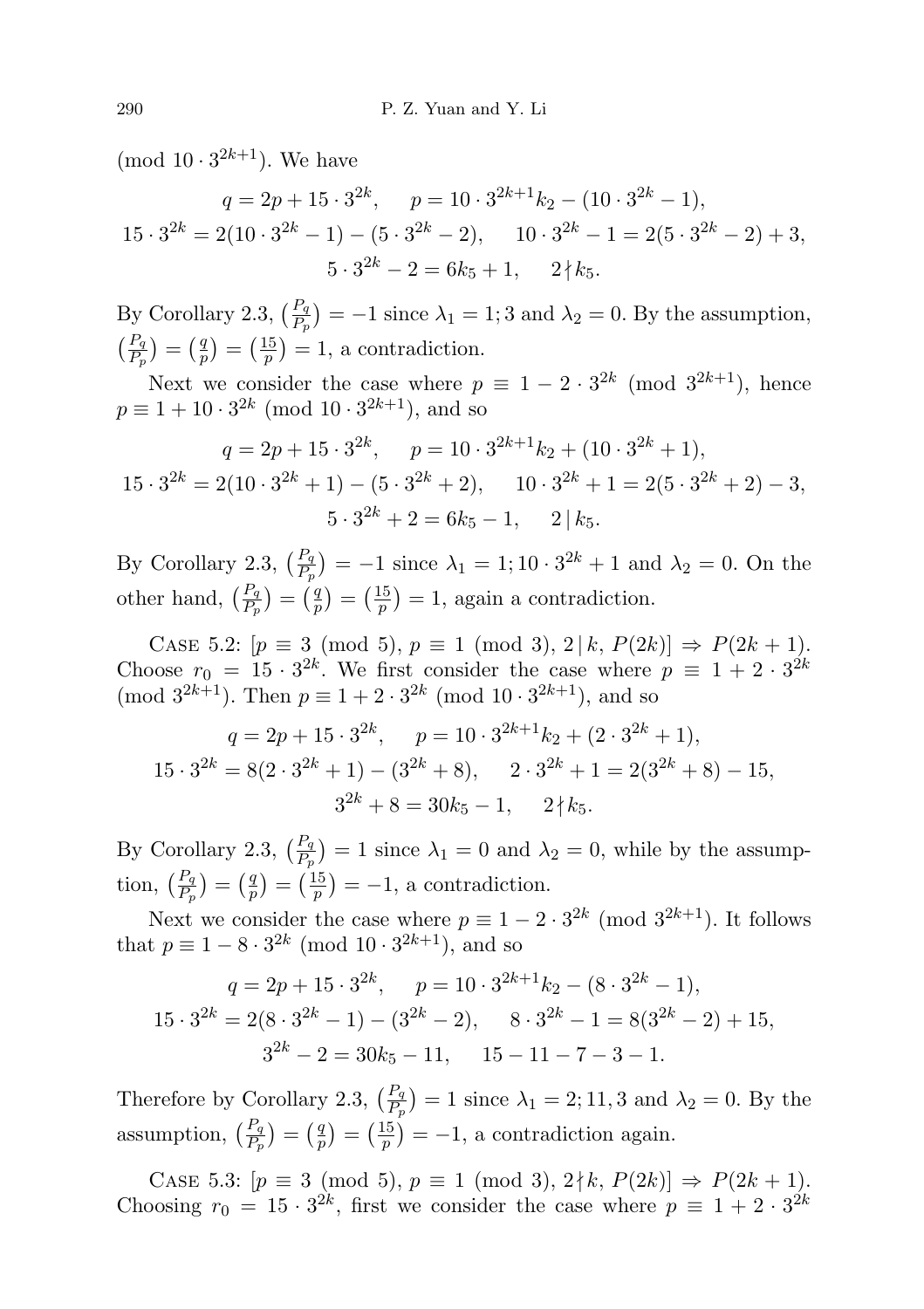(mod  $3^{2k+1}$ ). Then  $p \equiv 1 + 8 \cdot 3^{2k} \pmod{10 \cdot 3^{2k+1}}$  and so  $q = 2p + 15 \cdot 3^{2k}, \quad p = 10 \cdot 3^{2k+1} k_2 + (8 \cdot 3^{2k} + 1),$  $15 \cdot 3^{2k} = 2(8 \cdot 3^{2k} + 1) - (3^{2k} + 2), \quad 8 \cdot 3^{2k} + 1 = 8(3^{2k} + 2) - 15,$  $3^{2k} + 2 = 30k_5 + 11$ ,  $2|k_5$ ,  $15 - 11 - 7 - 3 - 1$ .

By Corollary 2.3,  $\left(\frac{P_q}{P_p}\right) = 1$  since  $\lambda_1 = 2; 11, 3$  and  $\lambda_2 = 0$ , while by the assumption,  $\left(\frac{P_q}{P_p}\right) = \left(\frac{q}{p}\right)$  $\left(\frac{q}{p}\right)=\left(\frac{15}{p}\right)$  $\binom{15}{p}$  = -1, a contradiction.

Next we consider the case where  $p \equiv 1 - 2 \cdot 3^{2k} \pmod{3^{2k+1}}$ , hence  $p \equiv 1 - 2 \cdot 3^{2k} \pmod{10 \cdot 3^{2k+1}}$ . We have

$$
q = 2p + 15 \cdot 3^{2k}, \quad p = 10 \cdot 3^{2k+1}k_2 - (2 \cdot 3^{2k} - 1),
$$
  

$$
15 \cdot 3^{2k} = 8(2 \cdot 3^{2k} - 1) - (3^{2k} - 8), \quad 2 \cdot 3^{2k} - 1 = 2(3^{2k} - 8) + 15,
$$
  

$$
3^{2k} - 8 = 30k_5 + 1.
$$

By Corollary 2.3,  $\left(\frac{P_q}{P_p}\right) = 1$  since  $\lambda_1 = 0$  and  $\lambda_2 = 0$ . On the other hand,  $\left(\frac{P_q}{P_p}\right) = \left(\frac{q}{p}\right)$  $\left(\frac{q}{p}\right)=\left(\frac{15}{p}\right)$  $\left(\frac{15}{p}\right) = -1$ , a contradiction again.

CASE 5.4:  $[p \equiv 1 \pmod{3}, P(2k-1)] \Rightarrow P(2k)$ . Choosing  $r_0 = 3^{2k}$ , first we consider the case where  $p \equiv 1 + 2 \cdot 3^{2k-1} \pmod{3^{2k}}$ . We have

$$
q = 4p + 3^{2k}, \quad p = 2 \cdot 3^{2k} k_2 + (2 \cdot 3^{2k-1} + 1),
$$
  
\n
$$
3^{2k} = 2(2 \cdot 3^{2k-1} + 1) - (3^{2k-1} + 2), \quad 2 \cdot 3^{2k-1} + 1 = 2(3^{2k} + 2) - 3,
$$
  
\n
$$
3^{2k-1} + 2 = 6k_5 - 1, \quad 2 \nmid k_5.
$$

By Corollary 2.3,  $\left(\frac{P_q}{P_p}\right) = -1$  since  $\lambda_1 = 1; 3$  and  $\lambda_2 = 0$ , while by the assumption,  $\left(\frac{P_q}{P_p}\right) = \left(\frac{q}{p}\right)$  $\binom{q}{p} = 1$ , a contradiction.

Next we consider the case where  $p \equiv 1 - 2 \cdot 3^{2k} \pmod{3^{2k+1}}$ . We have  $q = 4p + 3^{2k}, \quad p = 2 \cdot 3^{2k} k_2 - (2 \cdot 3^{2k-1} - 1),$ 

$$
3^{2k} = 2(2 \cdot 3^{2k-1} - 1) - (3^{2k-1} - 2), \quad 2 \cdot 3^{2k-1} - 1 = 2(3^{2k-1} - 2) + 3,
$$
  

$$
3^{2k-1} - 2 = 6k_5 + 1, \quad 2 \mid k_5.
$$

Therefore by Corollary 2.3,  $\left(\frac{P_q}{P_p}\right) = -1$  since  $\lambda_1 = 1$ ;  $2 \cdot 3^{2k-1} - 1$  and  $\lambda_2 = 0$ . By the assumption,  $\left(\frac{P_q}{P_p}\right) = \left(\frac{q}{p}\right)$  $\binom{q}{p} = 1$ , again a contradiction.

CASE 5.5:  $p \equiv -1 \pmod{3}$ ,  $p \equiv 1 \pmod{5}$ . Choosing  $r_0 = 15$ , we have  $q = 2p + 15$ ,  $p = 30k_2 + 11$ ,  $2 | k_2$ ,  $15 - 11 - 7 - 3 - 1$ .

Therefore by Corollary 2.3,  $\left(\frac{P_q}{P_p}\right) = 1$  since  $\lambda_1 = 2; 11, 3$  and  $\lambda_2 = 0$ . By the assumption,  $\left(\frac{P_q}{P_p}\right) = \left(\frac{q}{p}\right)$  $\left(\frac{q}{p}\right)=\left(\frac{15}{p}\right)$  $\left(\frac{15}{p}\right) = \left(\frac{p}{15}\right) = -1$ , a contradiction.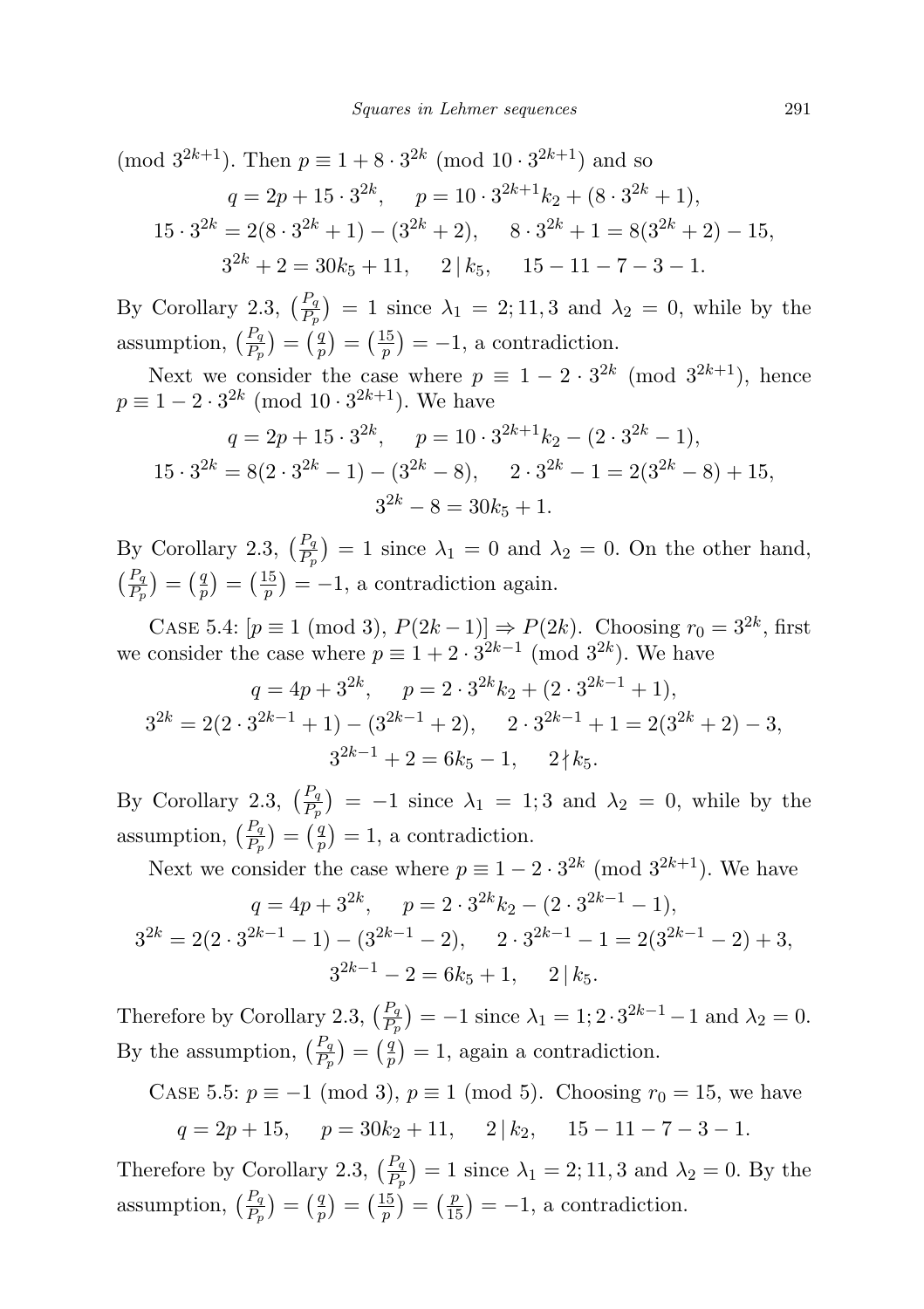CASE 5.6:  $p \equiv -1 \pmod{9}$ ,  $p \equiv 3 \pmod{7}$ . Choosing  $r_0 = 63$ , we have

$$
q = 2p + 63, \quad p = 126k_2 + 17,
$$
  

$$
63 = 4 \times 17 - 5, \quad 17 = 4 \times 5 - 3, \quad 5 = 2 \times 3 - 1.
$$

Therefore by Corollary 2.3,  $\left(\frac{P_q}{P_p}\right) = 1$  since  $\lambda_1 = 1; 3$  and  $\lambda_2 = 1; 5$ . By the assumption,  $\left(\frac{P_q}{P_p}\right) = \left(\frac{q}{p}\right)$  $\left(\frac{q}{p}\right)=\left(\frac{63}{p}\right)$  $\left(\frac{p}{p}\right) = \left(\frac{p}{7}\right)$  $(\frac{p}{7}) = -1$ , a contradiction.

CASE 5.7:  $p \equiv -1 \pmod{3}$ ,  $p \equiv 3 \pmod{5}$ ,  $p \equiv 5 \pmod{7}$ . In this case we choose  $p \equiv -37 \pmod{105}$ ,

$$
q = 4p + 105, \quad p = 210k_2 - 37, \quad 105 - 37 - 31 - 25 - 19 - 13 - 7 - 1.
$$

Therefore by Corollary 2.3,  $\left(\frac{P_q}{P_p}\right) = 1$  since  $\lambda_1 = 2; 37, 13$  and  $\lambda_2 = 0$ . By the assumption,  $\left(\frac{P_q}{P_p}\right) = \left(\frac{q}{p}\right)$  $\left(\frac{q}{p}\right)=\left(\frac{105}{p}\right)$  $\binom{05}{p}$  = -1, a contradiction.

CASE 5.8:  $[p \equiv 8 \pmod{5}, p \equiv 1 \pmod{7}, Q(2k) \Rightarrow Q(2k+1)$ . Otherwise, we have  $p \equiv 8 + 5^{2k}, 8 - 5^{2k}, 8 - 3 \cdot 5^{2k}, 8 + 3 \cdot 5^{2k} \pmod{5^{2k+1}}$ , so we divide the proof into four subcases.

SUBCASE 5.8.1:  $p \equiv 8 + 3 \cdot 5^{2k} \pmod{5^{2k+1}}$ . Since  $p \equiv -1 \pmod{3}$  and  $p \equiv 1 \pmod{7}$ , we have  $p \equiv 63 \cdot 5^{2k} + 8 \pmod{210 \cdot 5^{2k}}$  and

$$
q = 4p + 105 \cdot 5^{2k}, \quad p = 210 \cdot 5^{2k} k_2 + (63 \cdot 5^{2k} + 8),
$$
  
\n
$$
105 \cdot 5^{2k} = 2(63 \cdot 5^{2k} + 8) - (21 \cdot 5^{2k} + 16),
$$
  
\n
$$
63 \cdot 5^{2k} + 8 = 2(21 \cdot 5^{2k} + 16) + (21 \cdot 5^{2k} - 24),
$$
  
\n
$$
(21 \cdot 5^{2k} + 16) - (21 \cdot 5^{2k} - 24) - (21 \cdot 5^{2k} - 64) - \cdots
$$
  
\n
$$
\cdots - 101 - 61 - 21 - 19 - 17 - 15 - 13 - 11 - 9 - 7 - 5 - 3 - 1.
$$

Hence  $\lambda_1 = 3$ ; 19, 11, 3 and  $\lambda_2 = 0$ ; on the other hand,  $\left(\frac{P_q}{P_p}\right) = \left(\frac{q}{p}\right)$  $\left(\frac{q}{p}\right) = \left(\frac{105}{p}\right)$  $\frac{05}{p}$ ) = 1, a contradiction.

SUBCASE 5.8.2:  $p \equiv 8 - 3 \cdot 5^{2k} \pmod{5^{2k+1}}$ . Since  $p \equiv -1 \pmod{3}$ , we have  $p \equiv -3 \cdot 5^{2k} + 8 \pmod{30 \cdot 5^{2k}}$  and

$$
q = 2p + 15 \cdot 5^{2k}, \quad p = 30 \cdot 5^{2k} k_2 - (3 \cdot 5^{2k} - 8),
$$
  
\n
$$
15 \cdot 5^{2k} = 6(3 \cdot 5^{2k} - 8) - (3 \cdot 5^{2k} - 48),
$$
  
\n
$$
3 \cdot 5^{2k} - 8 = 2(3 \cdot 5^{2k} - 48) - (3 \cdot 5^{2k} - 88),
$$
  
\n
$$
(3 \cdot 5^{2k} - 8) - (3 \cdot 5^{2k} - 48) - (3 \cdot 5^{2k} - 88) - \dots - 67 - 27 - 13 - 1.
$$

Hence  $\lambda_1 = 1$ ; 13 and  $\lambda_2 = 0$ ; on the other hand,  $\left(\frac{P_q}{P_p}\right) = \left(\frac{q}{p}\right)$  $\left(\frac{q}{p}\right) = \left(\frac{15}{p}\right)$  $\frac{15}{p}$   $\big) = 1,$ again a contradiction.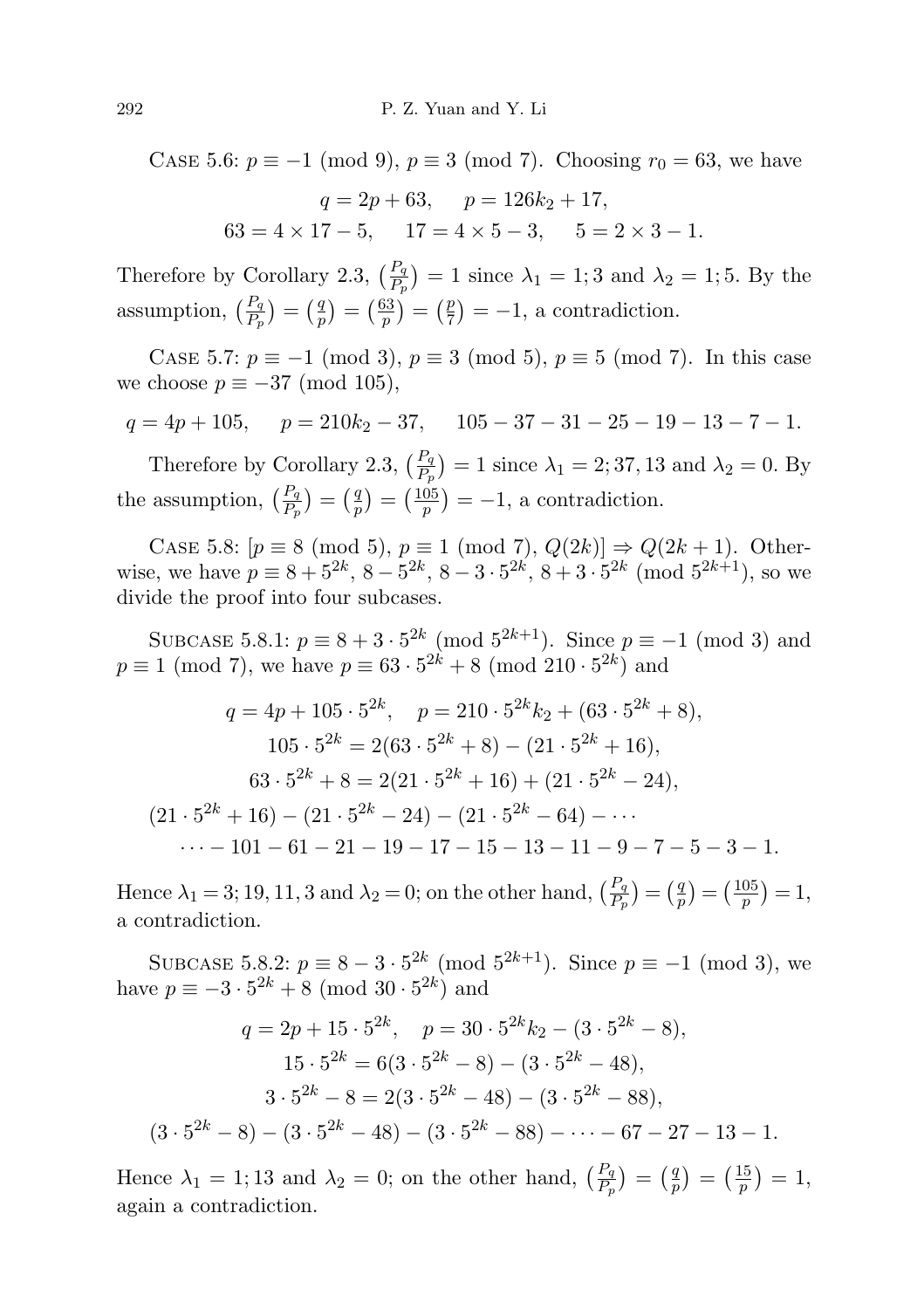SUBCASE 5.8.3: 
$$
p \equiv 8 - 5^{2k} \pmod{5^{2k+1}}
$$
. We have  
\n $q = 4p + 5^{2k+1}, \quad p = 10 \cdot 5^{2k}k_2 - (5^{2k} - 8), \quad 2 \nmid k_2,$   
\n $5^{2k+1} = 6(5^{2k} - 8) - (5^{2k} - 48),$   
\n $5^{2k} - 8 = 2(5^{2k} - 48) - (5^{2k} - 88),$   
\n $(5^{2k} - 8) - (5^{2k} - 48) - (5^{2k} - 88) - \cdots - 97 - 57 - 17,$   
\n $57 = 4 \times 17 - 11, \quad 17 - 11 - 5 - 1.$ 

Hence  $\lambda_1 = 2; 5^{2k+1}, 5$  and  $\lambda_2 = 0$ ; on the other hand,  $\left(\frac{P_q}{P_p}\right) = \left(\frac{q}{p}\right)$  $\left(\frac{q}{p}\right) = \left(\frac{5}{p}\right)$  $(\frac{5}{p}) = -1,$ again a contradiction.

SUBCASE 5.8.4:  $p \equiv 8 + 5^{2k} \pmod{5^{2k+1}}$ . Since  $p \equiv -1 \pmod{3}$  and  $p \equiv 1 \pmod{7}$ , we have  $p \equiv 21 \cdot 5^{2k} + 8 \pmod{210 \cdot 5^{2k}}$  and

$$
q = 4p + 105 \cdot 5^{2k}, \quad p = 210 \cdot 5^{2k} k_2 + (21 \cdot 5^{2k} + 8),
$$
  
\n
$$
105 \cdot 5^{2k} = 4(21 \cdot 5^{2k} + 8) + (21 \cdot 5^{2k} - 32),
$$
  
\n
$$
21 \cdot 5^{2k} + 8 = 2(21 \cdot 5^{2k} - 32) - (21 \cdot 5^{2k} - 72),
$$
  
\n
$$
(21 \cdot 5^{2k} + 8) - (21 \cdot 5^{2k} - 32) - (21 \cdot 5^{2k} - 72) - \dots - 93 - 53 - 13,
$$
  
\n
$$
53 = 4 \times 13 + 1.
$$

Hence  $\lambda_1 = 0$  and  $\lambda_2 = 1; 21 \cdot 5^{2k} + 8$ ; on the other hand,  $\left(\frac{P_q}{P_p}\right) = \left(\frac{q}{p}\right)$  $\frac{q}{p}$ ) =  $\left(\frac{105}{n}\right)$  $\binom{05}{p}$  = 1, a contradiction again.

CASE 5.9:  $[p \equiv 8 \pmod{5}, Q(2k-1)] \Rightarrow Q(2k)$ . Otherwise, we have  $p \equiv 8 + 5^{2k-1}, 8 - 5^{2k-1}, 8 - 3 \cdot 5^{2k-1}, 8 + 3 \cdot 5^{2k-1} \pmod{5^{2k}}$ , so we also divide the proof into four subcases.

SUBCASE 5.9.1: 
$$
p \equiv 8 - 3 \cdot 5^{2k-1} \pmod{5^{2k}}
$$
. We have  
\n $q = 4p + 5^{2k}$ ,  $p = 10 \cdot 5^{2k-1}k_2 - (3 \cdot 5^{2k-1} - 8)$ ,  
\n $5^{2k} = 2(3 \cdot 5^{2k-1} - 8) - (5^{2k-1} - 16)$ ,  
\n $3 \cdot 5^{2k-1} - 8 = 4(5^{2k-1} - 16) - (5^{2k-1} - 56)$ ,  
\n $(5^{2k-1} - 16) - (5^{2k-1} - 56) - (5^{2k-1} - 96) - \cdots$   
\n $\cdots - 109 - 69 - 29 - 11 - 7 - 3 - 1$ .

Hence  $\lambda_1 = 2, 11, 3$  and  $\lambda_2 = 1, 5^{2k-1} - 16$ ; on the other hand,  $\left(\frac{P_q}{P_p}\right) = \left(\frac{q}{p}\right)$  $\frac{q}{p}) =$  $\left(\frac{25}{n}\right)$  $\binom{25}{p}$  = 1, a contradiction.

SUBCASE 5.9.2: 
$$
p \equiv 8 + 3 \cdot 5^{2k-1} \pmod{5^{2k}}
$$
. We have  
\n $q = 4p + 5^{2k}, \quad p = 2 \cdot 5^{2k}k_2 + (3 \cdot 5^{2k-1} + 8),$   
\n $5^{2k} = 2(3 \cdot 5^{2k-1} + 8) - (5^{2k-1} + 16),$   
\n $3 \cdot 5^{2k-1} + 8 = 2(5^{2k-1} + 16) + (5^{2k-1} - 24),$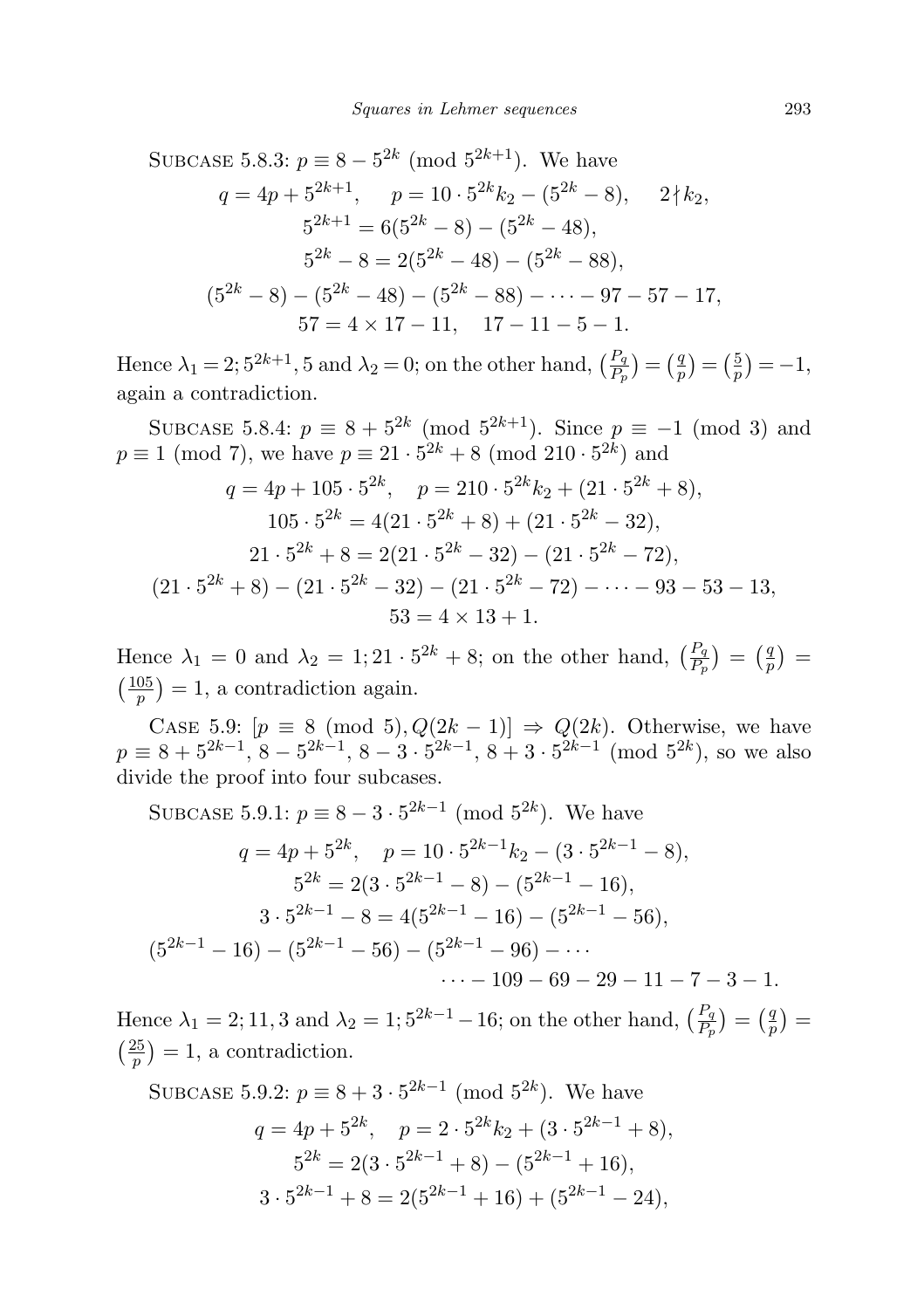$$
(5^{2k-1}+16) - (5^{2k-1}-24) - (5^{2k-1}-64) - \cdots
$$
  
... - 101 - 61 - 21 - 19 - 17 - 15 - 13 - 11 - 9 - 7 - 5 - 3 - 1.

Hence  $\lambda_1 = 3; 19, 11, 3$  and  $\lambda_2 = 0$ ; on the other hand,  $\left(\frac{P_q}{P_p}\right) = \left(\frac{q}{p}\right)$  $\left(\frac{q}{p}\right)=\left(\frac{25}{p}\right)$  $\frac{25}{p}$ ) = 1, a contradiction again.

SUBCASE 5.9.3:  $p \equiv 8 - 5^{2k-1} \pmod{5^{2k}}$ . Since  $p \equiv -1 \pmod{9}$ , we have  $p \equiv 9 \cdot 5^{2k-1} + 8 \pmod{90 \cdot 5^{2k-1}}$  and

$$
q = 4p + 9 \cdot 5^{2k}, \quad p = 90 \cdot 5^{2k-1}k_2 + (9 \cdot 5^{2k-1} + 8),
$$
  
\n
$$
45 \cdot 5^{2k-1} = 4(9 \cdot 5^{2k-1} + 8) + (9 \cdot 5^{2k-1} - 32),
$$
  
\n
$$
9 \cdot 5^{2k-1} + 8 = 2(9 \cdot 5^{2k-1} - 32) - (9 \cdot 5^{2k-1} - 72),
$$
  
\n
$$
(9 \cdot 5^{2k-1} + 8) - (9 \cdot 5^{2k-1} - 32) - (9 \cdot 5^{2k-1} - 72) - \dots - 93 - 53 - 13,
$$
  
\n
$$
53 = 4 \times 13 + 1.
$$

Hence  $\lambda_1 = 0$  and  $\lambda_2 = 1, 9 \cdot 5^{2k-1} + 8$ ; on the other hand,  $\left(\frac{P_q}{P_p}\right) = \left(\frac{q}{p}\right)$  $\binom{q}{p}$  =  $\frac{9}{2}$  $\left(\frac{9}{p}\right) = 1$ , a contradiction again.

SUBCASE 5.9.4: 
$$
p \equiv 8 + 5^{2k-1} \pmod{5^{2k}}
$$
. We have  
\n $q = 4p + 5^{2k}, \quad p = 2 \cdot 5^{2k}k_2 + (5^{2k-1} + 8),$   
\n $5^{2k} = 4(5^{2k-1} + 8) + (5^{2k-1} - 32),$   
\n $5^{2k-1} + 8 = 2(5^{2k-1} - 32) - (5^{2k-1} - 72),$   
\n $(5^{2k-1} + 8) - (5^{2k-1} - 32) - (5^{2k-1} - 72) - \cdots - 93 - 53 - 13,$   
\n $53 = 4 \times 13 + 1.$ 

Hence  $\lambda_1 = 0$  and  $\lambda_2 = 1; 5^{2k-1} + 8$ ; on the other hand,  $\left(\frac{P_q}{P_p}\right) = \left(\frac{q}{p}\right)$  $\binom{q}{p}$  =  $\left(\frac{25}{2}\right)$  $\binom{25}{p}$  = 1, again a contradiction.

**4.3.** The case  $p \equiv 3 \pmod{8}$ . The proof of this case is similar to the case  $p \equiv 1 \pmod{8}$ . For the sake of completeness, we present the details.

CLAIM 6.1.  $p \equiv \pm 1 \pmod{9}$ .

We choose  $r_1 = 9$ . Then for  $p \equiv \pm 5 \pmod{9}$ , we have

 $q = 4p + 9$ ,  $p = 18k_2 \pm 5$ ,  $9 = 2 \times 5 - 1$ .

By Corollary 2.3,  $\left(\frac{P_q}{P_p}\right) = -1$  since  $\lambda_1 = 1$ ; 5 and  $\lambda_2 = 0$ . On the other hand, by the assumption,  $\left(\frac{P_q}{P_p}\right) = \left(\frac{q}{p}\right)$  $\binom{q}{p} = 1$ , a contradiction.

For  $p \equiv \pm 7 \pmod{9}$ , we have  $q = 4p + 9$ ,  $p = 18k_2 \pm 7$ ,  $9 = 2 \times 7 - 5$ ,  $7 = 2 \times 5 - 3$ ,  $5 = 2 \times 3 - 1$ . By Corollary 2.3,  $\left(\frac{P_q}{P_P}\right) = -1$  since  $\lambda_1 = 1$ ; 3 and  $\lambda_2 = 0$ . On the other hand, we have  $\left(\frac{P_q}{P_p}\right) = \left(\frac{q}{p}\right)$  $\binom{q}{p} = 1$ , again a contradiction. Claim 6.1 is proved.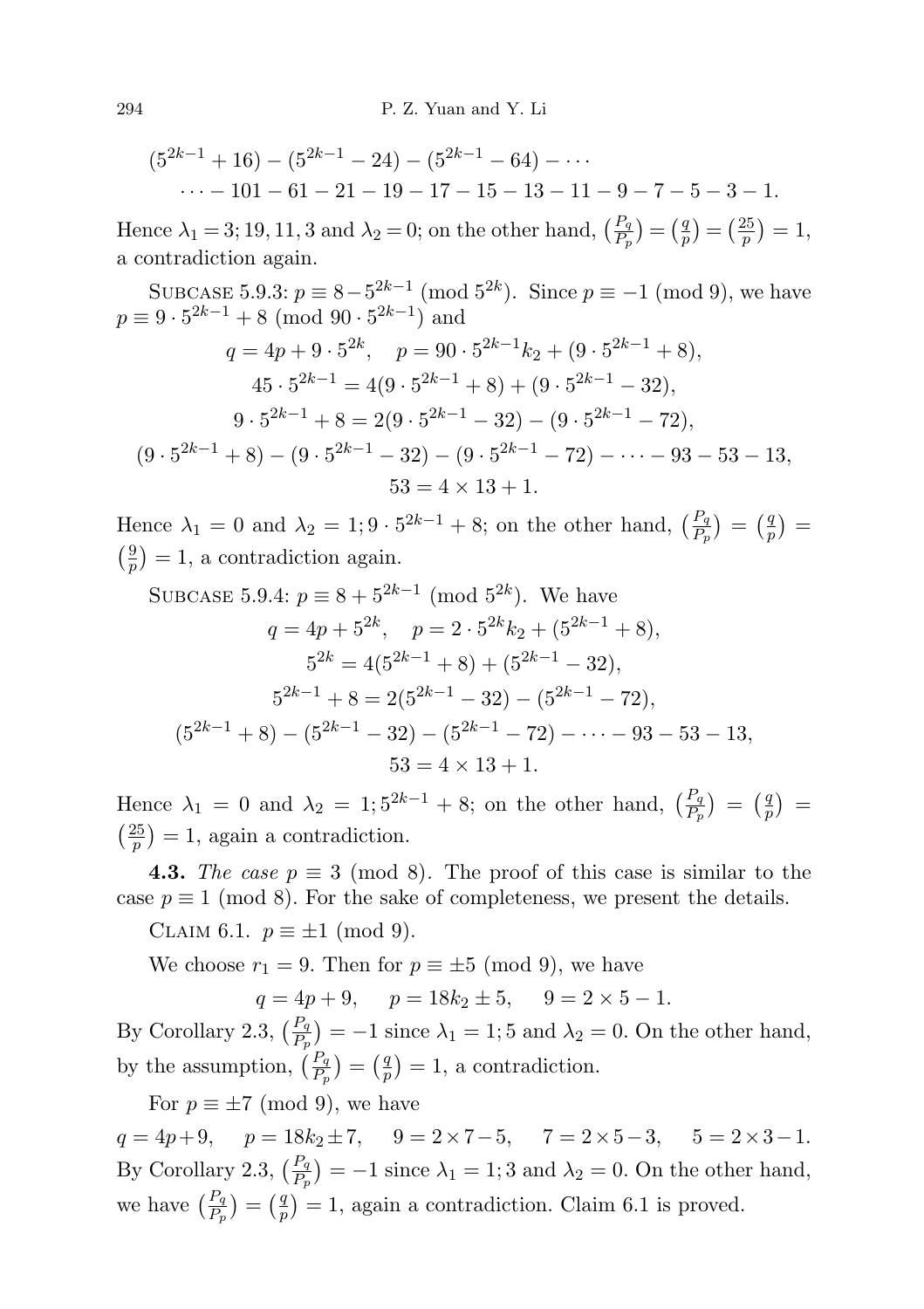CLAIM 6.2.  $p \equiv 1, 3 \pmod{5}$ .

Now we choose  $r_1 = 5$ . For  $p \equiv -1 \pmod{5}$ , we have

$$
q = 4p + 5, \quad p = 10k_2 - 1, \quad 2 | k_2.
$$

By Corollary 2.3,  $\left(\frac{P_q}{P_p}\right) = -1$  since  $\lambda_1 = 0$  and  $\lambda_2 = 1$ ; p. On the other hand, by the assumption,  $\left(\frac{P_q}{P_p}\right) = \left(\frac{q}{p}\right)$  $\left(\frac{q}{p}\right) = \left(\frac{5}{p}\right)$  $\left(\frac{5}{p}\right) = 1$ , a contradiction.

For  $p \equiv 7 \pmod{10}$ , we have

$$
q = 4p + 5
$$
,  $p = 10k_2 - 3$ ,  $2 | k_2$ ,  $5 = 2 \times 3 - 1$ .

By Corollary 2.3,  $\left(\frac{P_q}{P_p}\right) = 1$  since  $\lambda_1 = 1$ ; 3 and  $\lambda_2 = 1$ ; p. By the assumption,  $\left(\frac{P_q}{P_p}\right) = \left(\frac{q}{p}\right)$  $\left(\frac{q}{p}\right) = \left(\frac{5}{p}\right)$  $\binom{5}{p}$  = -1, a contradiction again, which proves Claim 6.2.

CLAIM 6.3.  $p \equiv 1, 3, 5 \pmod{7}$ .

In this case, we choose  $r_1 = 7$ . If  $p \equiv -1 \pmod{7}$ , then we have the division

$$
q = 2p + 7, \quad p = 14k_2 - 1.
$$

By Corollary 2.3,  $\left(\frac{P_q}{P_p}\right) = -1$  since  $\lambda_1 = 1$ ; p and  $\lambda_2 = 0$ . On the other hand, by the assumption,  $\left(\frac{P_q}{P_p}\right) = \left(\frac{q}{p}\right)$  $\binom{q}{p} = \left(\frac{7}{p}\right)$  $\left(\frac{7}{p}\right) = -\left(\frac{p}{7}\right)$  $(\frac{p}{7}) = 1$ , a contradiction.

If  $p \equiv -3 \pmod{7}$ , then

$$
q = 2p + 7
$$
,  $p = 14k_2 - 3$ ,  $7 = 2 \times 3 + 1$ .

Therefore by Corollary 2.3,  $\left(\frac{P_q}{P_p}\right) = 1$  since  $\lambda_1 = 2$ ; p, 3 and  $\lambda_2 = 0$ , while by the assumption,  $\left(\frac{P_q}{P_p}\right) = \left(\frac{q}{p}\right)$  $\left(\frac{q}{p}\right) = \left(\frac{7}{p}\right)$  $\left(\frac{7}{p}\right) = -\left(\frac{p}{7}\right)$  $(\frac{p}{7}) = -1$ , again a contradiction. If  $p \equiv -5 \pmod{7}$ , then

$$
q = 2p + 7
$$
,  $p = 14k_2 - 5$ ,  $7 = 2 \times 5 - 3$ ,  $5 = 2 \times 3 - 1$ .

Therefore by Corollary 2.3,  $\left(\frac{P_q}{P_p}\right) = 1$  since  $\lambda_1 = 1$ ; p, 3 and  $\lambda_2 = 0$ , while by the assumption,  $\left(\frac{P_q}{P_p}\right) = \left(\frac{q}{p}\right)$  $\left(\frac{q}{p}\right) = \left(\frac{7}{p}\right)$  $\left(\frac{7}{p}\right) = -\left(\frac{p}{7}\right)$  $(\frac{p}{7}) = -1$ , a contradiction again, which proves Claim 6.3.

By the above three claims, we divide the proof into nine cases. For positive integers k and l, we use  $P(k)$  and  $Q(l)$  to denote the properties that

$$
3^{k} | (p-1)
$$
 and  $5^{l} | (p-8)$ .

CASE 6.1:  $[p \equiv 1 \pmod{5}, p \equiv 1 \pmod{3}, P(2k) \Rightarrow P(2k+1)$ . If  $p \equiv 1$ (mod 5),  $p \equiv 1 \pmod{3^{2k}}$ ,  $p \not\equiv 1 \pmod{3^{2k+1}}$ , we choose  $r_0 = 15 \cdot 3^{2k}$ . First we consider the case where  $p \equiv 1 + 2 \cdot 3^{2k} \pmod{3^{2k+1}}$ . Then  $p \equiv 1 - 10 \cdot 3^{2k}$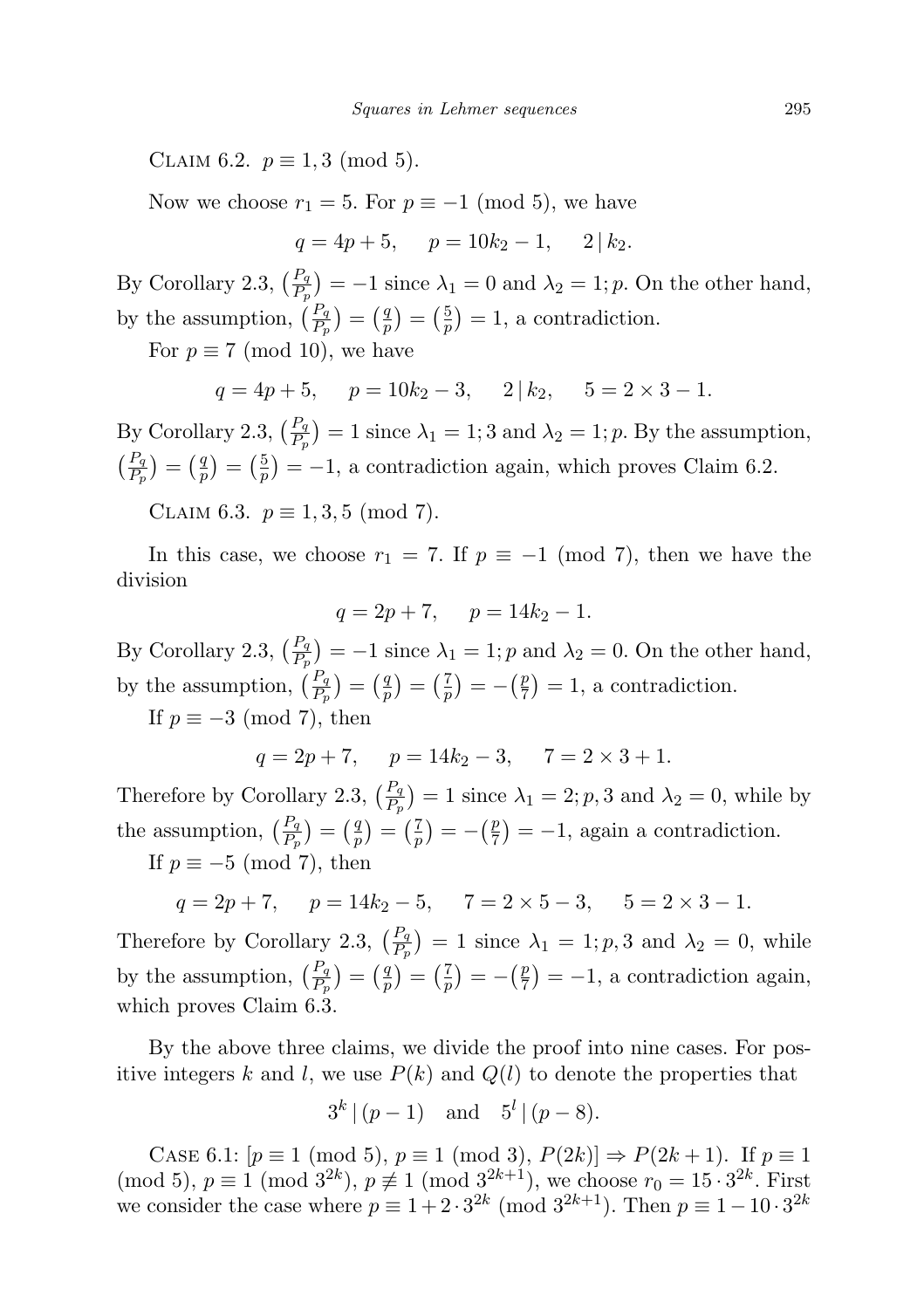(mod  $10 \cdot 3^{2k+1}$ ). We have

$$
q = 2p + 15 \cdot 3^{2k}, \quad p = 10 \cdot 3^{2k+1} k_2 - (10 \cdot 3^{2k} - 1),
$$
  

$$
15 \cdot 3^{2k} = 2(10 \cdot 3^{2k} - 1) - (5 \cdot 3^{2k} - 2), \quad 10 \cdot 3^{2k} - 1 = 2(5 \cdot 3^{2k} - 2) + 3,
$$
  

$$
5 \cdot 3^{2k} - 2 = 6k_5 + 1, \quad 2 \nmid k_5.
$$

By Corollary 2.3,  $\left(\frac{P_q}{P_p}\right) = 1$  since  $\lambda_1 = 2$ ; p, 3 and  $\lambda_2 = 0$ . By the assumption,  $\left(\frac{P_q}{P_p}\right) = \left(\frac{q}{p}\right)$  $\left(\frac{q}{p}\right)=\left(\frac{15}{p}\right)$  $\binom{15}{p}$  = -1, a contradiction.

Next we consider the case where  $p \equiv 1 - 2 \cdot 3^{2k} \pmod{3^{2k+1}}$ , hence  $p \equiv 1 + 10 \cdot 3^{2k} \pmod{10 \cdot 3^{2k+1}}$ , and so

$$
q = 2p + 15 \cdot 3^{2k}, \quad p = 10 \cdot 3^{2k+1}k_2 + (10 \cdot 3^{2k} + 1),
$$
  

$$
15 \cdot 3^{2k} = 2(10 \cdot 3^{2k} + 1) - (5 \cdot 3^{2k} + 2), \quad 10 \cdot 3^{2k} + 1 = 2(5 \cdot 3^{2k} + 2) - 3,
$$
  

$$
5 \cdot 3^{2k} + 2 = 6k_5 - 1, \quad 2 \mid k_5.
$$

By Corollary 2.3,  $\left(\frac{P_q}{P_p}\right) = 1$  since  $\lambda_1 = 1$ ;  $p$ ,  $10 \cdot 3^{2k} + 1$  and  $\lambda_2 = 0$ . On the other hand,  $\left(\frac{P_q}{P_p}\right) = \left(\frac{q}{p}\right)$  $\left(\frac{q}{p}\right)=\left(\frac{15}{p}\right)$  $\binom{15}{p}$  = -1, again a contradiction.

CASE 6.2:  $[p \equiv 3 \pmod{5}, p \equiv 1 \pmod{3}, 2 | k, P(2k) \Rightarrow P(2k+1)$ . Choosing  $r_0 = 15 \cdot 3^{2k}$ , we first consider the case where  $p \equiv 1 + 2 \cdot 3^{2k}$ (mod  $3^{2k+1}$ ). Then  $p \equiv 1 + 2 \cdot 3^{2k}$  (mod  $10 \cdot 3^{2k+1}$ ), and so

$$
q = 2p + 15 \cdot 3^{2k}, \quad p = 10 \cdot 3^{2k+1}k_2 + (2 \cdot 3^{2k} + 1),
$$
  

$$
15 \cdot 3^{2k} = 8(2 \cdot 3^{2k} + 1) - (3^{2k} + 8), \quad 2 \cdot 3^{2k} + 1 = 2(3^{2k} + 8) - 15,
$$
  

$$
3^{2k} + 8 = 30k_5 - 1, \quad 2 \nmid k_5.
$$

By Corollary 2.3,  $\left(\frac{P_q}{P_p}\right) = -1$  since  $\lambda_1 = 1$ ; p and  $\lambda_2 = 0$ , while by the assumption,  $\left(\frac{P_q}{P_p}\right) = \left(\frac{q}{p}\right)$  $\left(\frac{q}{p}\right)=\left(\frac{15}{p}\right)$  $(\frac{15}{p}) = 1$ , a contradiction.

Next we consider the case where  $p \equiv 1 - 2 \cdot 3^{2k} \pmod{3^{2k+1}}$ . It follows that  $p \equiv 1 - 8 \cdot 3^{2k} \pmod{10 \cdot 3^{2k+1}}$ , and so

$$
q = 2p + 15 \cdot 3^{2k}, \quad p = 10 \cdot 3^{2k+1} k_2 - (8 \cdot 3^{2k} - 1),
$$
  

$$
15 \cdot 3^{2k} = 2(8 \cdot 3^{2k} - 1) - (3^{2k} - 2), \quad 8 \cdot 3^{2k} - 1 = 8(3^{2k} - 2) + 15,
$$
  

$$
3^{2k} - 2 = 30k_5 - 11, \quad 15 - 11 - 7 - 3 - 1.
$$

Therefore by Corollary 2.3,  $\left(\frac{P_q}{P_p}\right) = -1$  since  $\lambda_1 = 3; p, 11, 3$  and  $\lambda_2 = 0$ . By the assumption,  $\left(\frac{P_q}{P_p}\right) = \left(\frac{q}{p}\right)$  $\left(\frac{q}{p}\right) = \left(\frac{15}{p}\right)$  $\left(\frac{15}{p}\right) = 1$ , a contradiction again.

CASE 6.3:  $[p \equiv 3 \pmod{5}, p \equiv 1 \pmod{3}, 2 \nmid k, P(2k) \Rightarrow P(2k+1)$ . Choosing  $r_0 = 15 \cdot 3^{2k}$ , first we consider the case of  $p \equiv 1+2 \cdot 3^{2k}$  (mod  $3^{2k+1}$ ).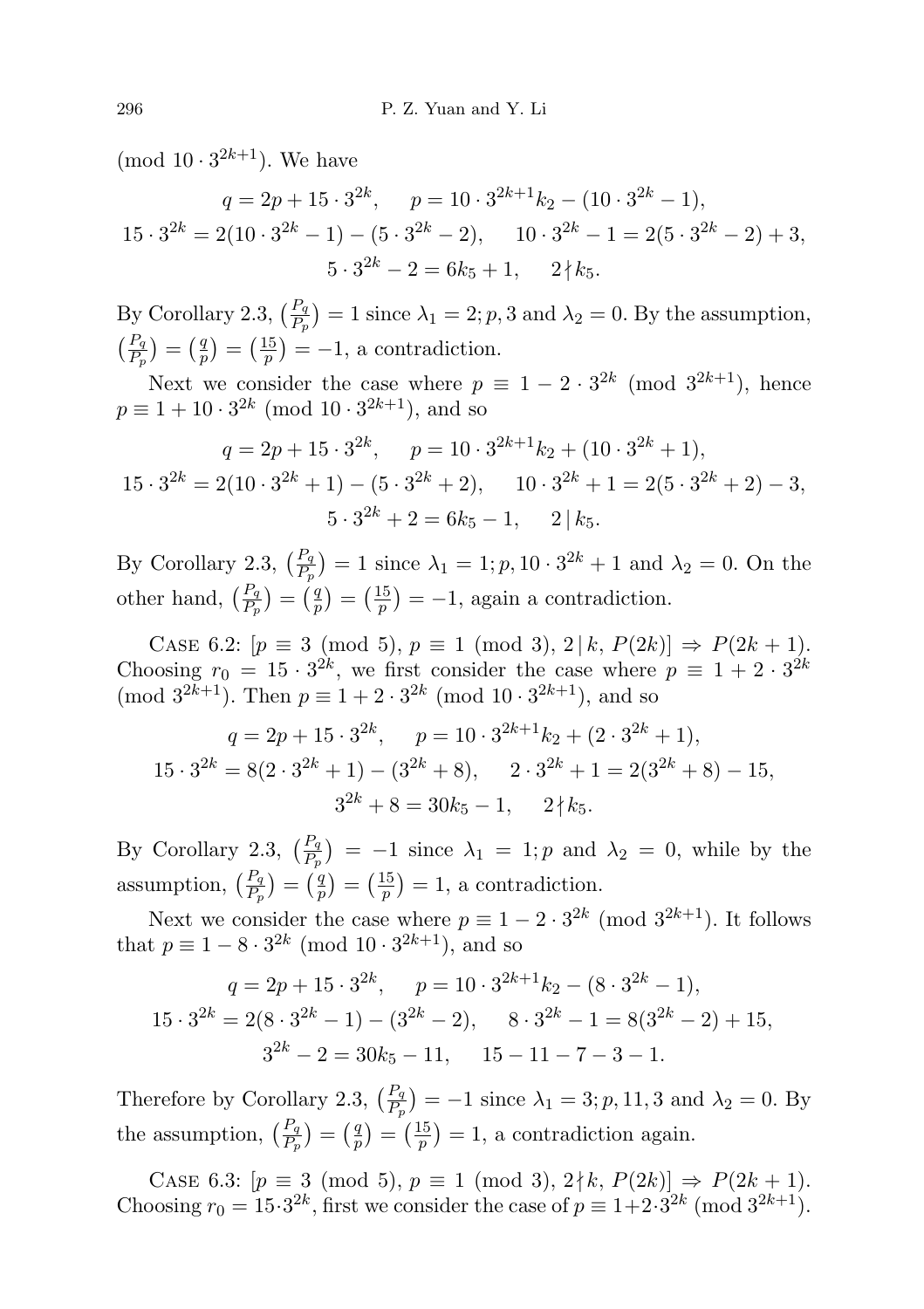Then  $p \equiv 1 + 8 \cdot 3^{2k} \pmod{10 \cdot 3^{2k+1}}$  and so

$$
q = 2p + 15 \cdot 3^{2k}, \quad p = 10 \cdot 3^{2k+1}k_2 + (8 \cdot 3^{2k} + 1),
$$
  
\n
$$
15 \cdot 3^{2k} = 2(8 \cdot 3^{2k} + 1) - (3^{2k} + 2), \quad 8 \cdot 3^{2k} + 1 = 8(3^{2k} + 2) - 15,
$$
  
\n
$$
3^{2k} + 2 = 30k_5 + 11, \quad 2 \mid k_5, \quad 15 - 11 - 7 - 3 - 1.
$$

By Corollary 2.3,  $\left(\frac{P_q}{P_p}\right) = -1$  since  $\lambda_1 = 3; p, 11, 3$  and  $\lambda_2 = 0$ , while by the assumption,  $\left(\frac{P_q}{P_p}\right) = \left(\frac{q}{p}\right)$  $\left(\frac{q}{p}\right)=\left(\frac{15}{p}\right)$  $\binom{15}{p}$  = 1, a contradiction.

Next we consider the case where  $p \equiv 1 - 2 \cdot 3^{2k} \pmod{3^{2k+1}}$ , hence  $p \equiv 1 - 2 \cdot 3^{2k} \pmod{10 \cdot 3^{2k+1}}$ . We have

$$
q = 2p + 15 \cdot 3^{2k}, \quad p = 10 \cdot 3^{2k+1}k_2 - (2 \cdot 3^{2k} - 1),
$$
  

$$
15 \cdot 3^{2k} = 8(2 \cdot 3^{2k} - 1) - (3^{2k} - 8), \quad 2 \cdot 3^{2k} - 1 = 2(3^{2k} - 8) + 15,
$$
  

$$
3^{2k} - 8 = 30k_5 + 1.
$$

By Corollary 2.3,  $\left(\frac{P_q}{P_p}\right) = -1$  since  $\lambda_1 = 1$ ; p and  $\lambda_2 = 0$ . On the other hand,  $\left(\frac{P_q}{P_p}\right) = \left(\frac{q}{p}\right)$  $\left(\frac{q}{p}\right)=\left(\frac{15}{p}\right)$  $\left(\frac{15}{p}\right) = 1$ , a contradiction again.

SUBCASE 6.4:  $[p \equiv 1 \pmod{3}, P(2k-1)] \Rightarrow P(2k)$ . Choosing  $r_0 = 3^{2k}$ , first we consider the case where  $p \equiv 1 + 2 \cdot 3^{2k-1} \pmod{3^{2k}}$ . We have

$$
q = 4p + 3^{2k}, \quad p = 2 \cdot 3^{2k} k_2 + (2 \cdot 3^{2k-1} + 1),
$$
  
\n
$$
3^{2k} = 2(2 \cdot 3^{2k-1} + 1) - (3^{2k-1} + 2), \quad 2 \cdot 3^{2k-1} + 1 = 2(3^{2k} + 2) - 3,
$$
  
\n
$$
3^{2k-1} + 2 = 6k_5 - 1, \quad 2 \nmid k_5.
$$

By Corollary 2.3,  $\left(\frac{P_q}{P_p}\right) = -1$  since  $\lambda_1 = 1; 3$  and  $\lambda_2 = 0$ , while by the assumption,  $\left(\frac{P_q}{P_p}\right) = \left(\frac{q}{p}\right)$  $\binom{q}{p} = 1$ , a contradiction.

Next we consider the case where  $p \equiv 1 - 2 \cdot 3^{2k} \pmod{3^{2k+1}}$ . We have  $q = 4p + 3^{2k}, \quad p = 2 \cdot 3^{2k} k_2 - (2 \cdot 3^{2k-1} - 1),$  $3^{2k} = 2(2 \cdot 3^{2k-1} - 1) - (3^{2k-1} - 2), \quad 2 \cdot 3^{2k-1} - 1 = 2(3^{2k-1} - 2) + 3,$ 

Therefore by Corollary 2.3,  $\left(\frac{P_q}{P_p}\right) = -1$  since  $\lambda_1 = 1; 2 \cdot 3^{2k-1}$  and  $\lambda_2 = 0$ . By the assumption,  $\left(\frac{P_q}{P_p}\right) = \left(\frac{q}{p}\right)$  $\binom{q}{p} = 1$ , again a contradiction.

 $3^{2k-1} - 2 = 6k_5 + 1$ , 2 |  $k_5$ .

CASE 6.5: 
$$
p \equiv -1 \pmod{3}
$$
,  $p \equiv 1 \pmod{5}$ . Choosing  $r_0 = 15$ , we have  
\n $q = 2p + 15$ ,  $p = 30k_2 + 11$ ,  $2 | k_2$ ,  $15 - 7 - 3 - 1$ .

Therefore by Corollary 2.3,  $\left(\frac{P_q}{P_p}\right) = -1$  since  $\lambda_1 = 3; p, 11, 3$  and  $\lambda_2 = 0$ . By the assumption,  $\left(\frac{P_q}{P_p}\right) = \left(\frac{q}{p}\right)$  $\left(\frac{q}{p}\right) = \left(\frac{15}{p}\right)$  $\left(\frac{15}{p}\right) = -\left(\frac{p}{15}\right) = 1$ , a contradiction.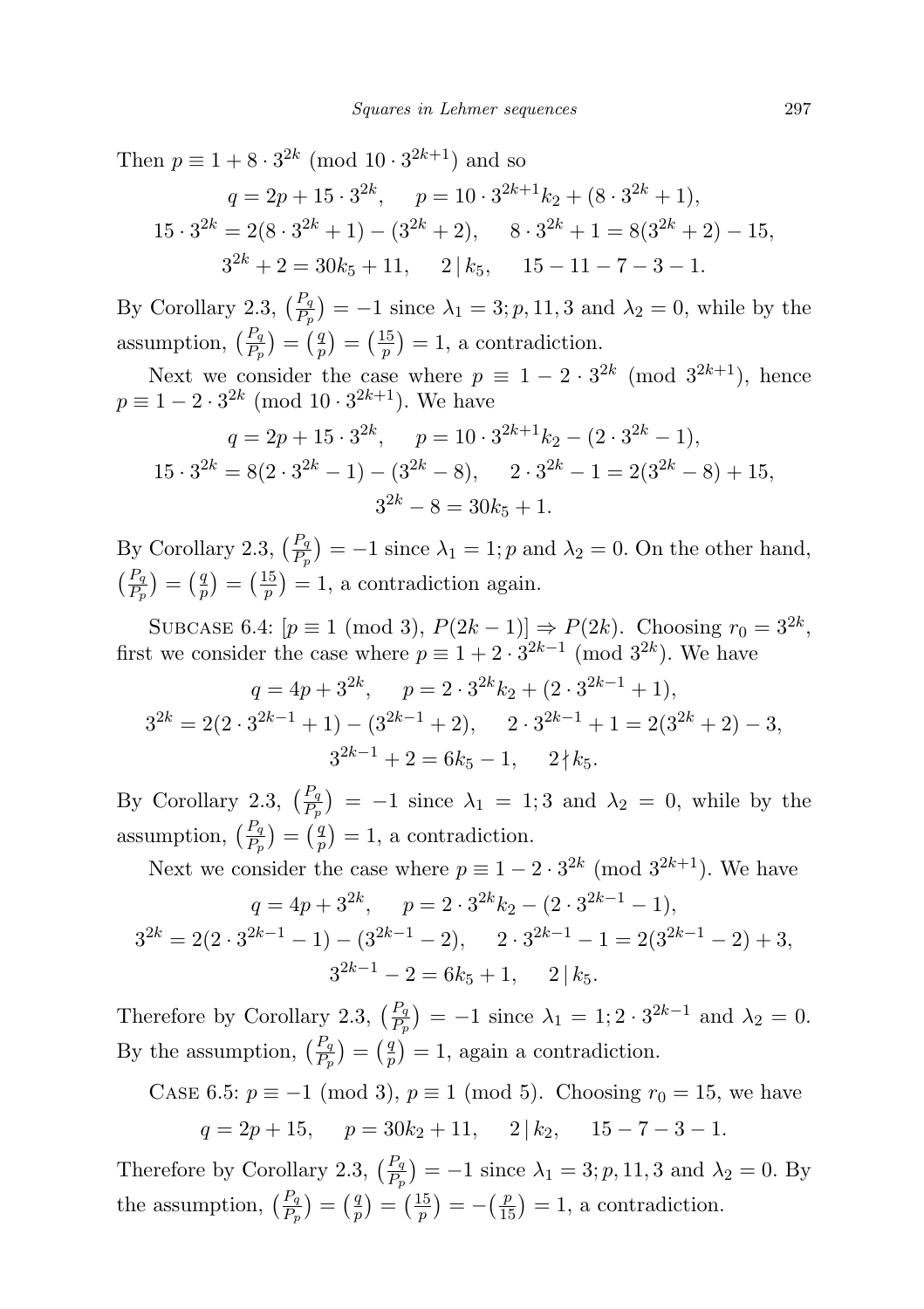CASE 6.6:  $p \equiv -1 \pmod{9}$ ,  $p \equiv 3 \pmod{7}$ . Choosing  $r_0 = 63$ , we have

$$
q = 2p + 63, \quad p = 126k_2 + 17,
$$
  

$$
63 = 4 \times 17 - 5, \quad 17 = 4 \times 5 - 3, \quad 5 = 2 \times 3 - 1.
$$

Therefore by Corollary 2.3,  $\left(\frac{P_q}{P_p}\right) = -1$  since  $\lambda_1 = 2$ ; p, 3 and  $\lambda_2 = 1$ ; 5. By the assumption,  $\left(\frac{P_q}{P_p}\right) = \left(\frac{q}{p}\right)$  $\binom{q}{p} = \left(\frac{63}{p}\right)$  $(\frac{p}{p}) = -(\frac{p}{7})$  $(\frac{p}{7}) = 1$ , a contradiction.

CASE 6.7:  $p \equiv -1 \pmod{3}$ ,  $p \equiv 3 \pmod{5}$ ,  $p \equiv 5 \pmod{7}$ . In this case we choose  $p \equiv -37 \pmod{105}$ ,

 $q = 4p + 105$ ,  $p = 210k_2 - 37$ ,  $105 - 37 - 31 - 25 - 19 - 13 - 7 - 1$ . Therefore by Corollary 2.3,  $\left(\frac{P_q}{P_p}\right) = 1$  since  $\lambda_1 = 2, 37, 13$  and  $\lambda_2 = 0$ . By the assumption,  $\left(\frac{P_q}{P_p}\right) = \left(\frac{q}{p}\right)$  $\left(\frac{q}{p}\right)=\left(\frac{105}{p}\right)$  $\binom{05}{p}$  = -1, a contradiction.

CASE 6.8:  $[p \equiv 8 \pmod{5}, p \equiv 1 \pmod{7}, Q(2k) \Rightarrow Q(2k+1)$ . Otherwise,  $p \equiv 8 + 5^{2k}, 8 - 5^{2k}, 8 - 3 \cdot 5^{2k}, 8 + 3 \cdot 5^{2k} \pmod{5^{2k+1}}$ , so we divide the proof into four subcases.

SUBCASE 6.8.1:  $p \equiv 8 + 3 \cdot 5^{2k} \pmod{5^{2k+1}}$ . Since  $p \equiv -1 \pmod{3}$  and  $p \equiv 1 \pmod{7}$ , we have  $p \equiv 63 \cdot 5^{2k} + 8 \pmod{210 \cdot 5^{2k}}$  and

$$
q = 4p + 105 \cdot 5^{2k}, \quad p = 210 \cdot 5^{2k} k_2 + (63 \cdot 5^{2k} + 8),
$$
  
\n
$$
105 \cdot 5^{2k} = 2(63 \cdot 5^{2k} + 8) - (21 \cdot 5^{2k} + 16),
$$
  
\n
$$
63 \cdot 5^{2k} + 8 = 2(21 \cdot 5^{2k} + 16) + (21 \cdot 5^{2k} - 24),
$$
  
\n
$$
(21 \cdot 5^{2k} + 16) - (21 \cdot 5^{2k} - 24) - (21 \cdot 5^{2k} - 64) - \cdots
$$
  
\n
$$
\cdots - 101 - 61 - 21 - 19 - 17 - 15 - 13 - 11 - 9 - 7 - 5 - 3 - 1.
$$

Hence  $\lambda_1 = 3$ ; 19, 11, 3 and  $\lambda_2 = 0$ ; on the other hand,  $\left(\frac{P_q}{P_p}\right) = \left(\frac{q}{p}\right)$  $\left(\frac{q}{p}\right) = \left(\frac{105}{p}\right)$  $\frac{05}{p}$  $) = 1,$ a contradiction.

SUBCASE 6.8.2:  $p \equiv 8 - 3 \cdot 5^{2k} \pmod{5^{2k+1}}$ . Since  $p \equiv -1 \pmod{3}$ , we have  $p \equiv -3 \cdot 5^{2k} + 8 \pmod{30 \cdot 5^{2k}}$  and

$$
q = 2p + 15 \cdot 5^{2k}, \quad p = 30 \cdot 5^{2k} k_2 - (3 \cdot 5^{2k} - 8),
$$
  
\n
$$
15 \cdot 5^{2k} = 6(3 \cdot 5^{2k} - 8) - (3 \cdot 5^{2k} - 48),
$$
  
\n
$$
3 \cdot 5^{2k} - 8 = 2(3 \cdot 5^{2k} - 48) - (3 \cdot 5^{2k} - 88),
$$
  
\n
$$
(3 \cdot 5^{2k} - 8) - (3 \cdot 5^{2k} - 48) - (3 \cdot 5^{2k} - 88) - \dots - 67 - 27 - 13 - 1.
$$

Hence  $\lambda_1 = 2$ ; p, 13 and  $\lambda_2 = 0$ ; on the other hand,  $\left(\frac{P_q}{P_p}\right) = \left(\frac{q}{p}\right)$  $\left(\frac{q}{p}\right) = \left(\frac{15}{p}\right)$  $\frac{15}{p}$ ) = -1, again a contradiction.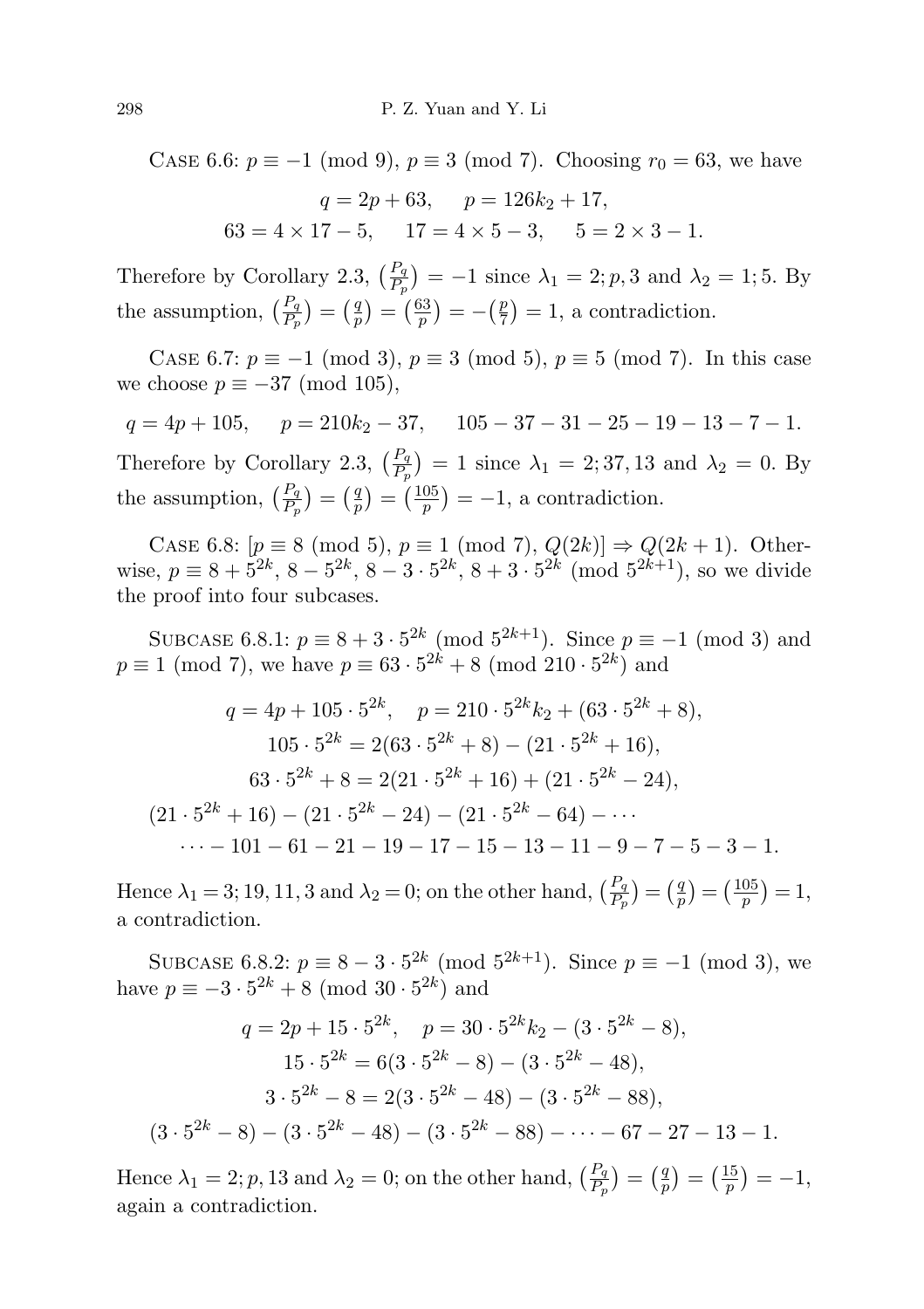SUBCASE 6.8.3: 
$$
p \equiv 8 - 5^{2k} \pmod{5^{2k+1}}
$$
. We have  
\n $q = 4p + 5^{2k+1}, \quad p = 10 \cdot 5^{2k} k_2 - (5^{2k} - 8), \quad 2 \mid k_2,$   
\n $5^{2k+1} = 6(5^{2k} - 8) - (5^{2k} - 48), \quad 5^{2k} - 8 = 2(5^{2k} - 48) - (5^{2k} - 88),$   
\n $(5^{2k} - 8) - (5^{2k} - 48) - (5^{2k} - 88) - \cdots - 97 - 57 - 17,$   
\n $57 = 4 \times 17 - 11, \quad 17 - 11 - 5 - 1.$ 

Hence  $\lambda_1 = 1; 5$  and  $\lambda_2 = 1; p$ ; on the other hand,  $\left(\frac{P_q}{P_p}\right) = \left(\frac{q}{p}\right)$  $\left(\frac{q}{p}\right) = \left(\frac{5}{p}\right)$  $(\frac{5}{p}) = -1,$ again a contradiction.

SUBCASE 6.8.4:  $p \equiv 8 + 5^{2k} \pmod{5^{2k+1}}$ . Since  $p \equiv -1 \pmod{3}$  and  $p \equiv 1 \pmod{7}$ , we have  $p \equiv 21 \cdot 5^{2k} + 8 \pmod{210 \cdot 5^{2k}}$  and

$$
q = 4p + 105 \cdot 5^{2k}, \quad p = 210 \cdot 5^{2k} k_2 + (21 \cdot 5^{2k} + 8),
$$
  
\n
$$
105 \cdot 5^{2k} = 4(21 \cdot 5^{2k} + 8) + (21 \cdot 5^{2k} - 32),
$$
  
\n
$$
21 \cdot 5^{2k} + 8 = 2(21 \cdot 5^{2k} - 32) - (21 \cdot 5^{2k} - 72),
$$
  
\n
$$
(21 \cdot 5^{2k} + 8) - (21 \cdot 5^{2k} - 32) - (21 \cdot 5^{2k} - 72) - \dots - 93 - 53 - 13,
$$
  
\n
$$
53 = 4 \times 13 + 1.
$$

Hence  $\lambda_1 = 0$  and  $\lambda_2 = 1; 21 \cdot 5^{2k} + 8$ ; on the other hand,  $\left(\frac{P_q}{P_p}\right) = \left(\frac{q}{p}\right)$  $\binom{q}{p} =$  $\left(\frac{105}{n}\right)$  $\binom{05}{p}$  = 1, a contradiction again.

CASE 6.9:  $[p \equiv 8 \pmod{5}, Q(2k-1)] \Rightarrow Q(2k)$ . Otherwise,  $p \equiv 8 +$  $5^{2k-1}$ ,  $8-5^{2k-1}$ ,  $8-3\cdot5^{2k-1}$ ,  $8+3\cdot5^{2k-1}$  (mod  $5^{2k}$ ), so we also divide the proof into four subcases.

SUBCASE 6.9.1: 
$$
p \equiv 8 - 3 \cdot 5^{2k-1} \pmod{5^{2k}}
$$
. We have  
\n $q = 4p + 5^{2k}$ ,  $p = 10 \cdot 5^{2k-1}k_2 - (3 \cdot 5^{2k-1} - 8)$ ,  
\n $5^{2k} = 2(3 \cdot 5^{2k-1} - 8) - (5^{2k-1} - 16)$ ,  
\n $3 \cdot 5^{2k-1} - 8 = 4(5^{2k-1} - 16) - (5^{2k-1} - 56)$ ,  
\n $(5^{2k-1} - 16) - (5^{2k-1} - 56) - (5^{2k-1} - 96) - \cdots$   
\n $\cdots - 109 - 69 - 29 - 11 - 7 - 3 - 1$ .

Hence  $\lambda_1 = 2, 11, 3$  and  $\lambda_2 = 1, 5^{2k-1} - 16$ ; on the other hand,  $\left(\frac{P_q}{P_p}\right) = \left(\frac{q}{p}\right)$  $\binom{q}{p} =$  $\left(\frac{25}{2}\right)$  $\binom{25}{p}$  = 1, a contradiction.

SUBCASE 6.9.2: 
$$
p \equiv 8 + 3 \cdot 5^{2k-1} \pmod{5^{2k}}
$$
. We have  
\n $q = 4p + 5^{2k}$ ,  $p = 2 \cdot 5^{2k}k_2 + (3 \cdot 5^{2k-1} + 8)$ ,  
\n $5^{2k} = 2(3 \cdot 5^{2k-1} + 8) - (5^{2k-1} + 16)$ ,  
\n $3 \cdot 5^{2k-1} + 8 = 2(5^{2k-1} + 16) + (5^{2k-1} - 24)$ ,  
\n $(5^{2k-1} + 16) - (5^{2k-1} - 24) - (5^{2k-1} - 64) - \cdots$   
\n $\cdots - 101 - 61 - 21 - 19 - 17 - 15 - 13 - 11 - 9 - 7 - 5 - 3 - 1$ .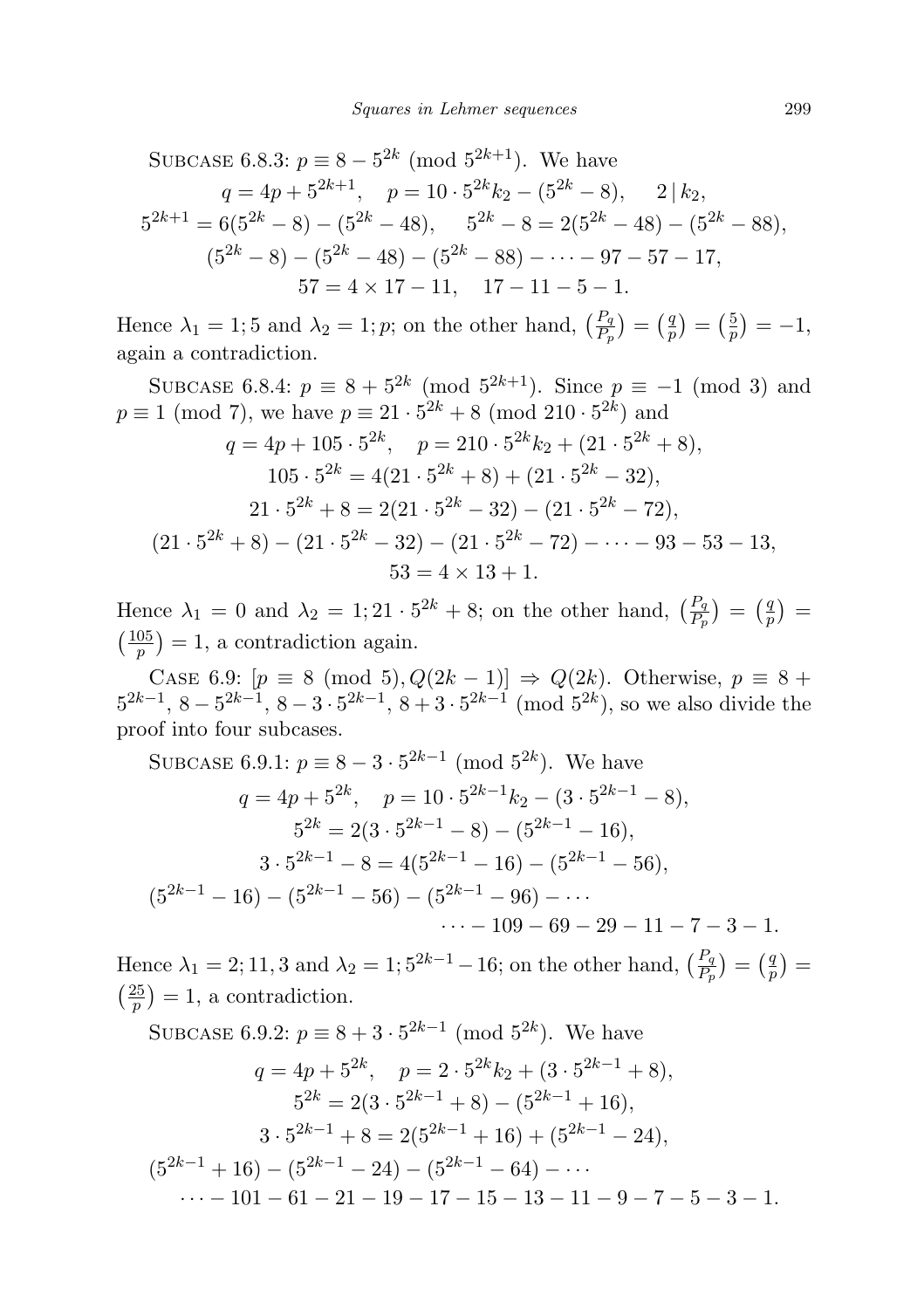Hence  $\lambda_1 = 3; 19, 11, 3$  and  $\lambda_2 = 0$ ; on the other hand,  $\left(\frac{P_q}{P_p}\right) = \left(\frac{q}{p}\right)$  $\left(\frac{q}{p}\right) = \left(\frac{25}{p}\right)$  $\frac{25}{p}$ ) = 1, a contradiction again.

SUBCASE 6.9.3:  $p \equiv 8 - 5^{2k-1} \pmod{5^{2k}}$ . Since  $p \equiv -1 \pmod{9}$ , we have  $p \equiv 9 \cdot 5^{2k-1} + 8 \pmod{90 \cdot 5^{2k-1}}$  and

$$
q = 4p + 9 \cdot 5^{2k}, \quad p = 90 \cdot 5^{2k-1}k_2 + (9 \cdot 5^{2k-1} + 8),
$$
  
\n
$$
45 \cdot 5^{2k-1} = 4(9 \cdot 5^{2k-1} + 8) + (9 \cdot 5^{2k-1} - 32),
$$
  
\n
$$
9 \cdot 5^{2k-1} + 8 = 2(9 \cdot 5^{2k-1} - 32) - (9 \cdot 5^{2k-1} - 72),
$$
  
\n
$$
(9 \cdot 5^{2k-1} + 8) - (9 \cdot 5^{2k-1} - 32) - (9 \cdot 5^{2k-1} - 72) - \dots - 93 - 53 - 13,
$$
  
\n
$$
53 = 4 \times 13 + 1.
$$

Hence  $\lambda_1 = 0$  and  $\lambda_2 = 1, 9 \cdot 5^{2k-1} + 8$ ; on the other hand,  $\left(\frac{P_q}{P_p}\right) = \left(\frac{q}{p}\right)$  $\binom{q}{p}$  =  $\frac{9}{2}$  $\left(\frac{9}{p}\right) = 1$ , a contradiction again.

SUBCASE 6.9.4: 
$$
p \equiv 8 + 5^{2k-1} \pmod{5^{2k}}
$$
. We have  
\n $q = 4p + 5^{2k}, \quad p = 2 \cdot 5^{2k}k_2 + (5^{2k-1} + 8),$   
\n $5^{2k} = 4(5^{2k-1} + 8) + (5^{2k-1} - 32),$   
\n $5^{2k-1} + 8 = 2(5^{2k-1} - 32) - (5^{2k-1} - 72),$   
\n $(5^{2k-1} + 8) - (5^{2k-1} - 32) - (5^{2k-1} - 72) - \cdots - 93 - 53 - 13,$   
\n $53 = 4 \times 13 + 1.$ 

Hence  $\lambda_1 = 0$  and  $\lambda_2 = 1; 5^{2k-1} + 8$ ; on the other hand,  $\left(\frac{P_q}{P_p}\right) = \left(\frac{q}{p}\right)$  $\binom{q}{p} =$  $\left(\frac{25}{2}\right)$  $\binom{25}{p}$  = 1, again a contradiction.

Thus we complete the proof of Theorem 1.2.

**5. Proof of Theorem 1.4.** Assume that  $a_k = x^2$  for some odd integer  $k > 1$  and some positive integer x. Let p be a prime factor of k. Then

(5.1) 
$$
\gcd(a_{k/p}, a_k/a_{k/p}) = \gcd(1, p) = 1 \text{ or } p.
$$

Since

$$
a_{k/p} \cdot \frac{a_k}{a_{k/p}} = x^2,
$$

it follows from (5.1) that either  $a_{k/p} = py^2$  or  $a_{k/p} = y^2$  for some positive integer y. If

$$
\alpha_1 = \frac{a_{k/p}\sqrt{a} + b_{k/p}\sqrt{b}}{\sqrt{2}}
$$
 and  $\beta_1 = \frac{b_{k/p}\sqrt{b} - a_{k/p}\sqrt{a}}{\sqrt{2}}$ ,

then  $\alpha_1$  and  $\beta_1$  are the roots of the quadratic equation

$$
X^2 - \sqrt{2b_{k/p}^2 a} X - 1 = 0,
$$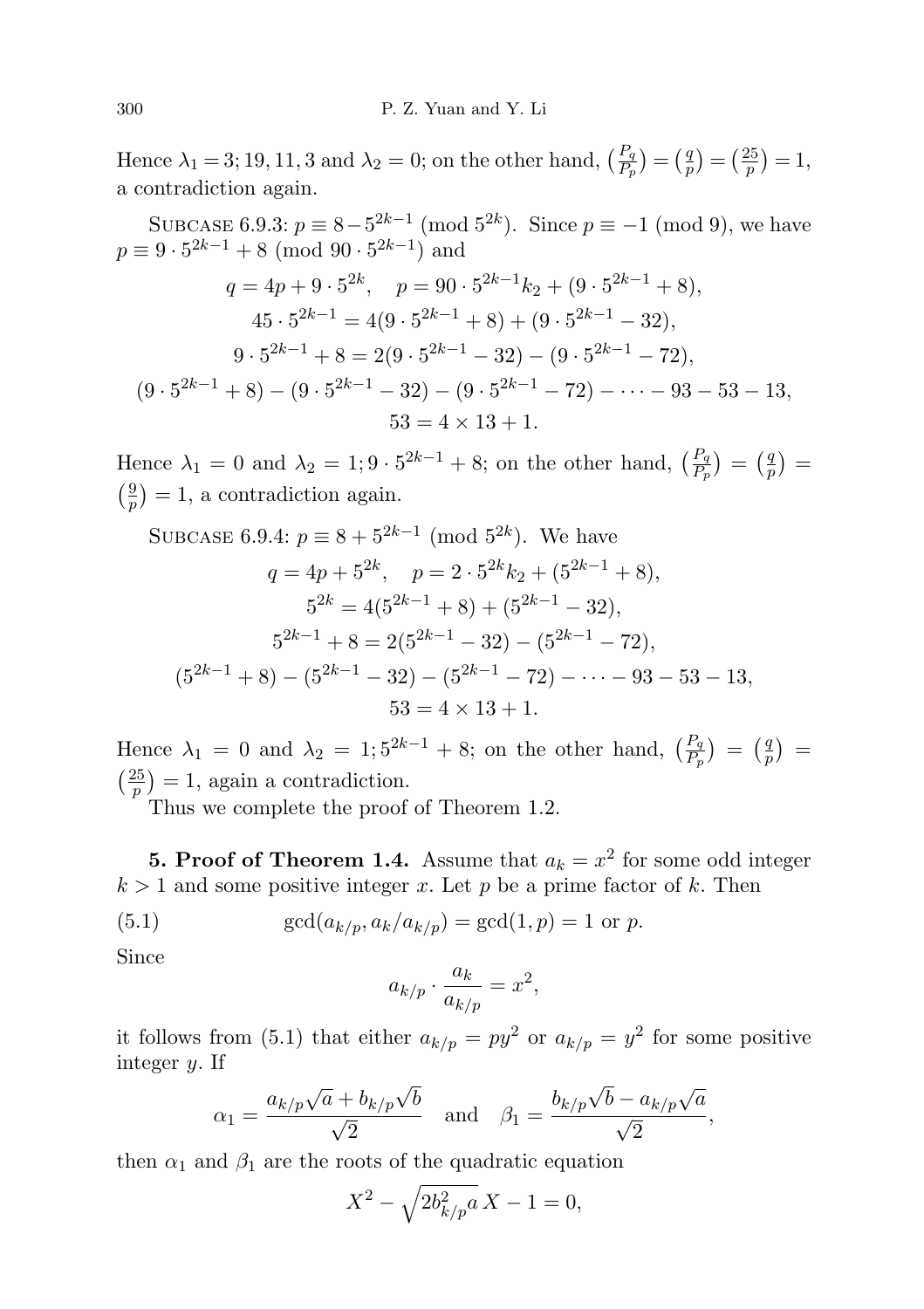and

$$
P_p = \frac{a_k}{a_{k/p}} = \frac{\alpha_1^p - \beta_1^p}{\alpha_1 - \beta_1}
$$

is the pth term of the Lehmer sequence defined by  $L = 2b_{k/p}^2 b$  and  $M = -1$ . Since  $(L, M) \equiv (2, 3) \pmod{4}$ , by Theorems 1.1 and 1.2, the equation  $P_p = y^2$  is impossible, while the equation  $P_p = py^2$  implies  $p = 3$ . This implies that  $p=3$  is the only prime divisor of k, say  $k=3<sup>t</sup>$  for some positive integer t.

If  $t > 1$ , since  $a_{k/3} = 3z^2$ , we have

$$
a_{k/9} \cdot \frac{a_{k/3}}{a_{k/9}} = 3z^2;
$$

it follows that  $a_{k/9} = h^2$  for some positive integer h, and so  $a_3 = 3u^2$ ,  $a_9/a_3 = 3v^2$  by repeating the above argument and by Theorems 1.1 and 1.2. Hence

$$
3v^2 = a_9/a_3 = 2a_3^2a - 1 = 18u^2a - 1,
$$

which is impossible by modulo 3.

If  $t = 1$ , we have  $a_1 = 3h^2$ ,  $a_3/a_1 = 3t^2$ . Since  $a_3$  $\frac{a_3}{a_1} = \frac{aa_1^2 + 3bb_1^2}{2}$  $\frac{1}{2} + \frac{300}{1} = 18ah^2 - 3 = 3t^2,$ 

upon division by 3 one obtains  $6ah^2 - 1 = t^2$ , which is not possible modulo 3. This completes the proof of Theorem 1.4.

Acknowledgments. Research of P. Z. Yuan was supported by the Guangdong Provincial Natural Science Foundation (No. 8151027501000114) and NSF of China (No. 10571180).

## References

- [1] S. Akhtari, A. Togbé and P. G. Walsh, On the equation  $aX^4 bY^2 = 2$ , Acta Arith. 131 (2008), 145–169.
- [2] —, —, —, Addendum on the equation  $aX^4 bY^2 = 2$ , ibid. 137 (2009), 199–202.
- [3] J. H. E. Cohn, On square Fibonacci numbers, J. London Math. Soc. 39 (1964), 537–540.
- $[4] \quad -$ , *Squares in some recurrent sequences*, Pacific J. Math. 41 (1972), 631–646.
- [5] D. H. Lehmer, An extended theory of Lucas functions, Ann. of Math. 31 (1930), 419–438.
- [6] W. Ljunggren, Einige Eigenschaften der Einheiten reeller quadratischer und reinbiquadratischer Zahl-Körper usw, Oslo Vid.-Akad. Skrifter, 1936, no. 12.
- [7] —, Über die Gleichung  $x^4 Dy^2 = 1$ , Arch. Math. Naturvid. 45 (1942), 61–70.
- [8] —, Ein Satz ber die diophantische Gleichung Ax<sup>2</sup>−By<sup>4</sup> = C (C = 1, 2, 4), in: Tolfte Skandinaviska Matematikerkongressen (Lund, 1953), Lunds Univ. Mat. Inst., Lund, 1954, 188–194.